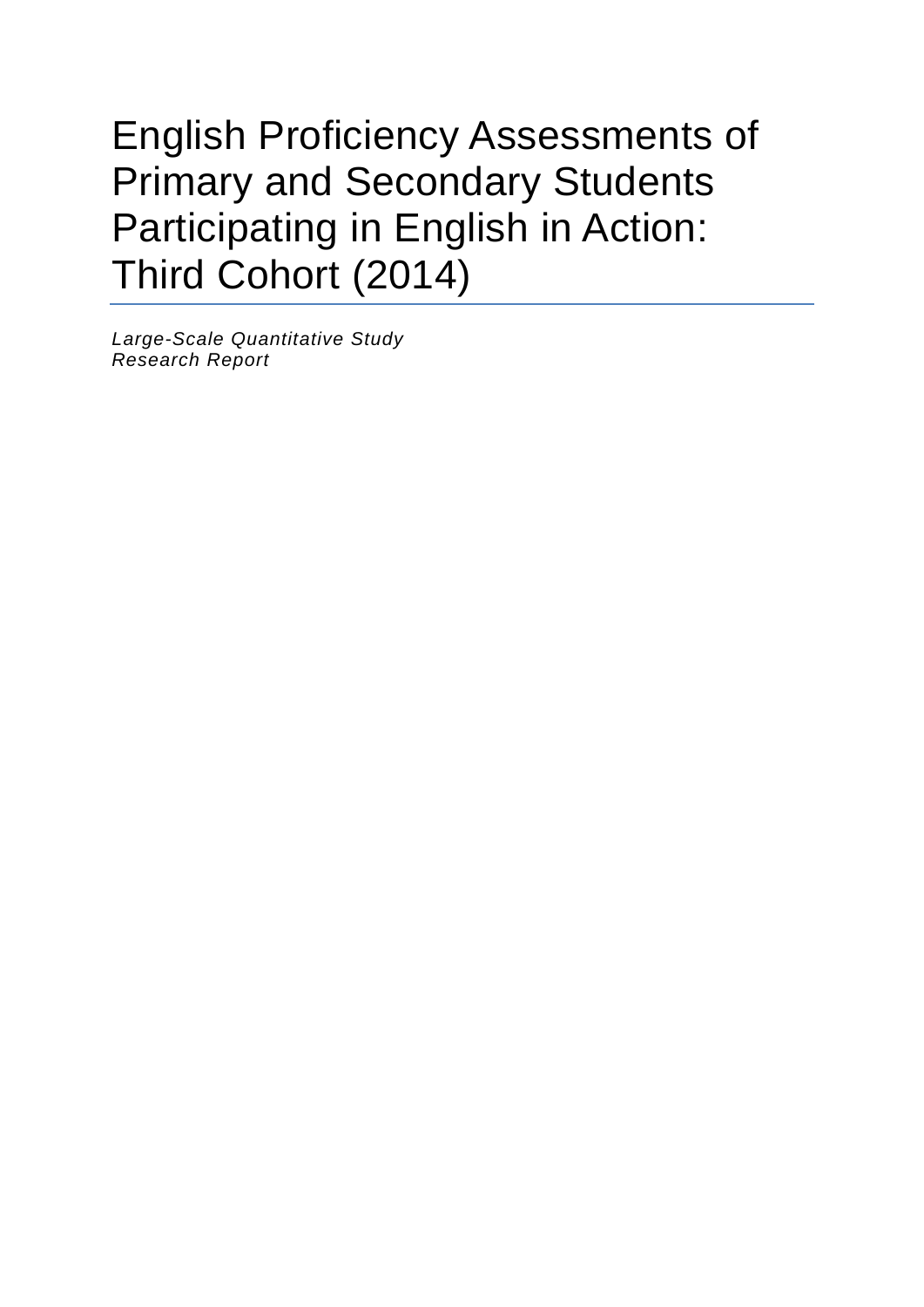English in Action (EIA) (2015) *English Proficiency Assessments of Primary and Secondary Teachers and Students Participating in English in Action: Third Cohort (2014)*. Dhaka, Bangladesh: EIA.

#### **Authors**

Nai Li, Robert McCormick, Tom Power, Md. Ashraf Siddique, Sonia Burton and Md. Shajedur Rahman.

#### **Acknowledgements**

We would like to thank the assessors from Trinity College London for undertaking the English Language assessments for this study. We would also like to thank members of the EIA RME team for support during the planning, fieldwork, data entry and cleaning.

For more information about English in Action, visit:<http://www.eiabd.com/>

© English in Action, 2015

Published by English in Action (EIA) in Dhaka, Bangladesh.

English in Action House 1, Road 80, Gulshan 2 Dhaka-1212, Bangladesh.

Phone: 88-02 8822161, 8822234 Fax: 88-02 8822663

Email: info@eiabd.com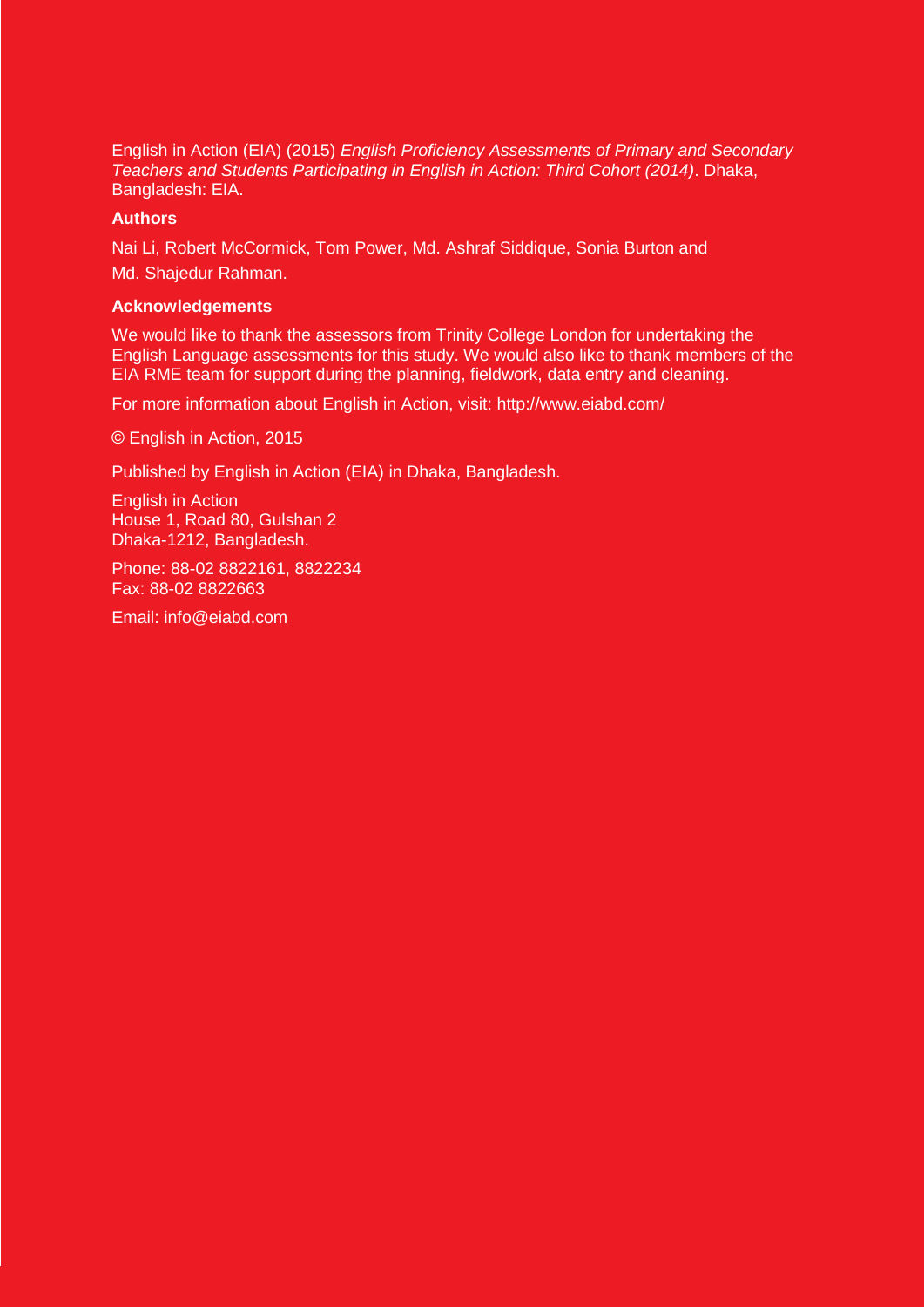## **English Proficiency Assessments of Primary and Secondary Students Participating in English in Action: Third Cohort (2014)**

## **Executive summary**

## **a) Background**

The purpose of the study was to assess the student learning outcomes of English in Action's (EIA's) school-based teacher development programme, in terms of improved English language competence (ELC),<sup>[1](#page-2-0)</sup> against recognised international frameworks (specifically, the Graded Examinations in Spoken English<sup>2</sup> [GESE]]; Trinity College London 2013), which map onto the Common European Framework of Reference for Languages (CEFR)<sup>[3](#page-2-2)</sup>. Measurably improved student learning outcomes are the ultimate test of success of a teacher development programme.

English Proficiency Assessments 2014 is a repeat of the study on the pilot EIA programme (Cohort 1<sup>[4](#page-2-3)</sup>) (EIA 2012), but focusing only on student ELC. The teachers and hence the students of Cohort 3 are substantially greater in number than in the pilot phase (347,000 primary students and almost 1.7 million secondary students compared with around 700 teachers, 35,000 primary students and over 83,000 secondary students in 2011). To enable this increase in scale, the programme has been delivered through a more decentralised model, with much less direct contact with English language teaching (ELT) experts, a greater embedding of expertise within teacher development materials (especially video), and a greater dependence upon localised peer support.

This report addresses the following research question:

To what extent do the students of Cohort 3 show improved post-intervention EL proficiencies, in speaking and listening, compared with the Cohort 1 2010 preintervention baseline?

#### **b) Research methodology**

The design of this study is similar to the study on the pilot intervention, in that a pre- and post-assessment was carried out using samples from the populations of those students participating in the EIA intervention; however, in this study, EIA's Cohort 1 pre-intervention was also used as the baseline for Cohort 3 (as indicated in Table 1, see *Introduction*). Cohorts 1 and 3 are not substantially different in terms of composition by urban-rural location, gender or sector, although they were carried out in different upazilas. There is also evidence that the ELC of students across Bangladesh has not changed over the years (Hamid 2011).

Assessments took place through one-to-one, face-to-face interviews, carried out by independent assessors from Trinity College London, which continued until the candidate was judged to have reached the peak of their ELC, at which point a grade was assigned on the GESE scale. A total of 1,059 students (579 primary and 480 secondary) were assessed in the sample.

<span id="page-2-0"></span> <sup>1</sup> At times in the report reference is made to English Language 'proficiency' as well as 'competence' and they are used interchangeability.

<span id="page-2-1"></span><sup>2</sup> For more information on the GESE scale, see Appendix 5.

<span id="page-2-2"></span><sup>3</sup> For more information on how GESE maps onto CEFR, see Appendix 6.

<span id="page-2-3"></span><sup>4</sup> The EIA cohorts started in 2010–11 with Cohort 1, in the pilot phase (Phase II), then in 2012–13 (Phase III, Cohort 2), and now in 2013–14 (Cohort 3).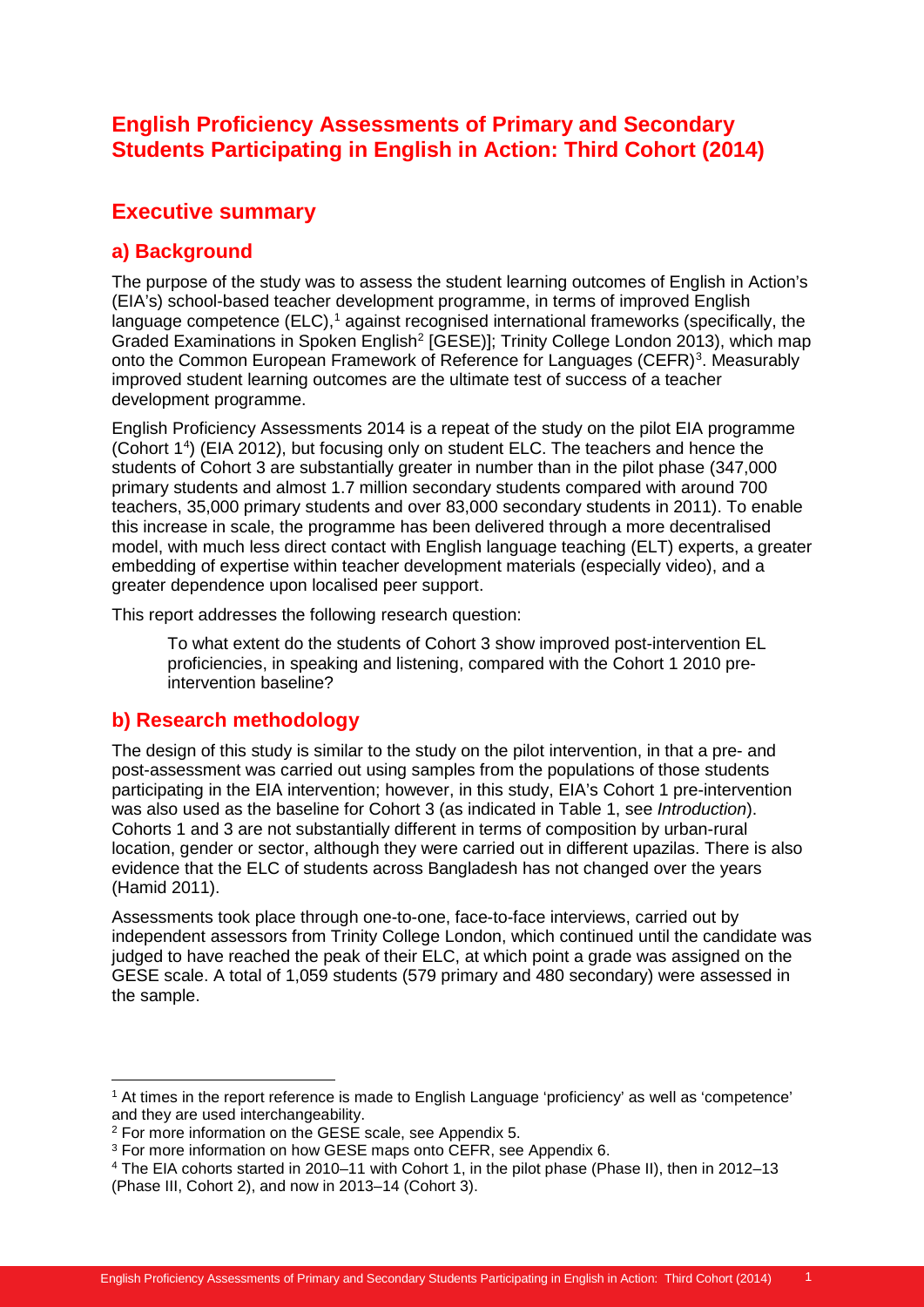## **c) Key findings**

#### **i) Primary students**

Over two-thirds (69.6%) of the primary students tested achieved Grade 1 or above. The proportion of primary students failing the assessment outright was below a third (30.4%). The bulk of primary students in 2014 passed at Grade 1 (59.1%) and Grade 2 (6.9%). A very small proportion (2.8%) of primary students attained Grade 3.

A similar proportion of female and male primary students (69.8%, 69.3% respectively) achieved a pass grade. Overall, the results show that there is no statistically significant difference in performance between girls and boys. This is consistent with the 2010 data (preintervention, Cohort 1).

The semi-urban primary students performed statistically significantly better than rural and urban primary students (p<0.01), with 86.3% achieving Grade 1 and above (compared with 65.0% and 62.5%. respectively). This is different from the previous cohort (2010) where the semi-urban primary students' performance was between rural and urban primary students. It's surprising that the urban primary students performed marginally less well than their rural counterparts. The majority of urban primary students (57.5%) achieved Grade 1; a small proportion achieved Grade 2, although this was less than their rural counterparts.

2014 post-intervention results showed a substantial improvement over those of the 2010 baseline. Just over two-thirds (69.6%) of primary students passed the assessment in 2014, whereas only a little over one-third passed in 2010 (35.2%); the difference is statistically significant (p<0.01). Almost twice as many students achieved 'pass' grades (1 and above) in Cohort 3. The bulk of students in 2014 passed at Grade 1 (59.1%).

#### **ii) Secondary students**

In 2014, over four-fifths (82.8%) of secondary students attained a pass grade (Grade 1 or higher), just below two-thirds (34.5%) attained Grade 2 or higher, while three-quarters (73.5%) achieved in the grade range 1–3. The highest grade attained, by 2.5% of students, was Grade 7.

In general, there is no statistical significant difference between male and female secondary students in terms of attaining a passing grade (82.1% and 83.6% respectively) in 2014. However, female students outperformed their male counterparts in attaining a higher grade (Grade 3 or above) – over one-fifth (24%) of female secondary students achieved Grade 3 or above, compared to a very small proportion (3.1%) of male secondary students. The difference is statistically significant (p<0.01).

The proportion of students passing the assessment (Grade 1 and above) was similar for rural (82.2%), urban (80%) and semi-urban (88.3%) locations. However, the urban students did much better at the higher grades (Grades 4–7) (p<0.05); almost two-thirds (63.3%) of urban students achieved Grades 4–7, compared to less than one in twenty semi-urban and almost no rural students. As with primary students, distribution of grades varies considerably between divisions, and there is a statistically significant difference (p<0.01). Comparing the primary and secondary student differences, it is evident that Rajshahi and Chittagong do relatively well in both sectors.

Compared with the 2010 baseline, more secondary students passed (82.8% attained Grade 1 or above, compared to 74.5% in 2010), with the difference being statistically significant (p<0.01). However, this is mostly due to an increase in Grade 1 (from 33% in the baseline to 48.3% in 2014); the proportion of 2014 secondary students that attained Grades 2–7 is substantially lower than in the baseline (34.5% *vs.* 46.2%).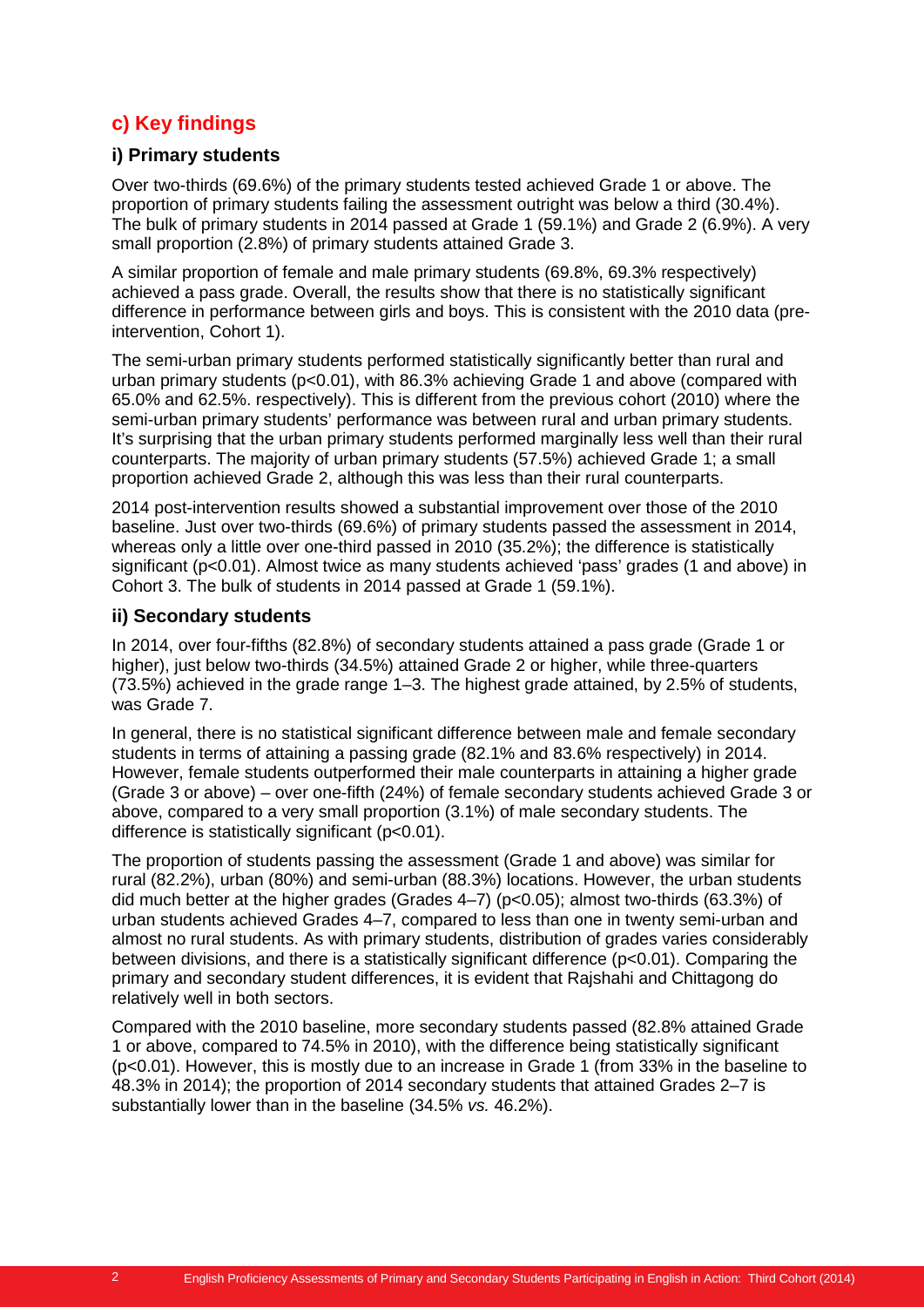## **d) Conclusions**

Despite a tenfold increase in scale between Cohort 1 and Cohort 3, and delivery through a more decentralised and peer-supported teacher development programme to teachers and students in upazilas, EIA has delivered improvements in student learning outcomes over the baseline study.

For primary students, these improvements are substantially greater than those achieved in the pilot. For secondary students, pass rates were higher than the pilot outcomes, but with fewer students achieving the higher grades. Evidence indicates that girls and boys have benefited equally. At the secondary level, rural students performed less well than non-rural students, although at the primary level, they performed better.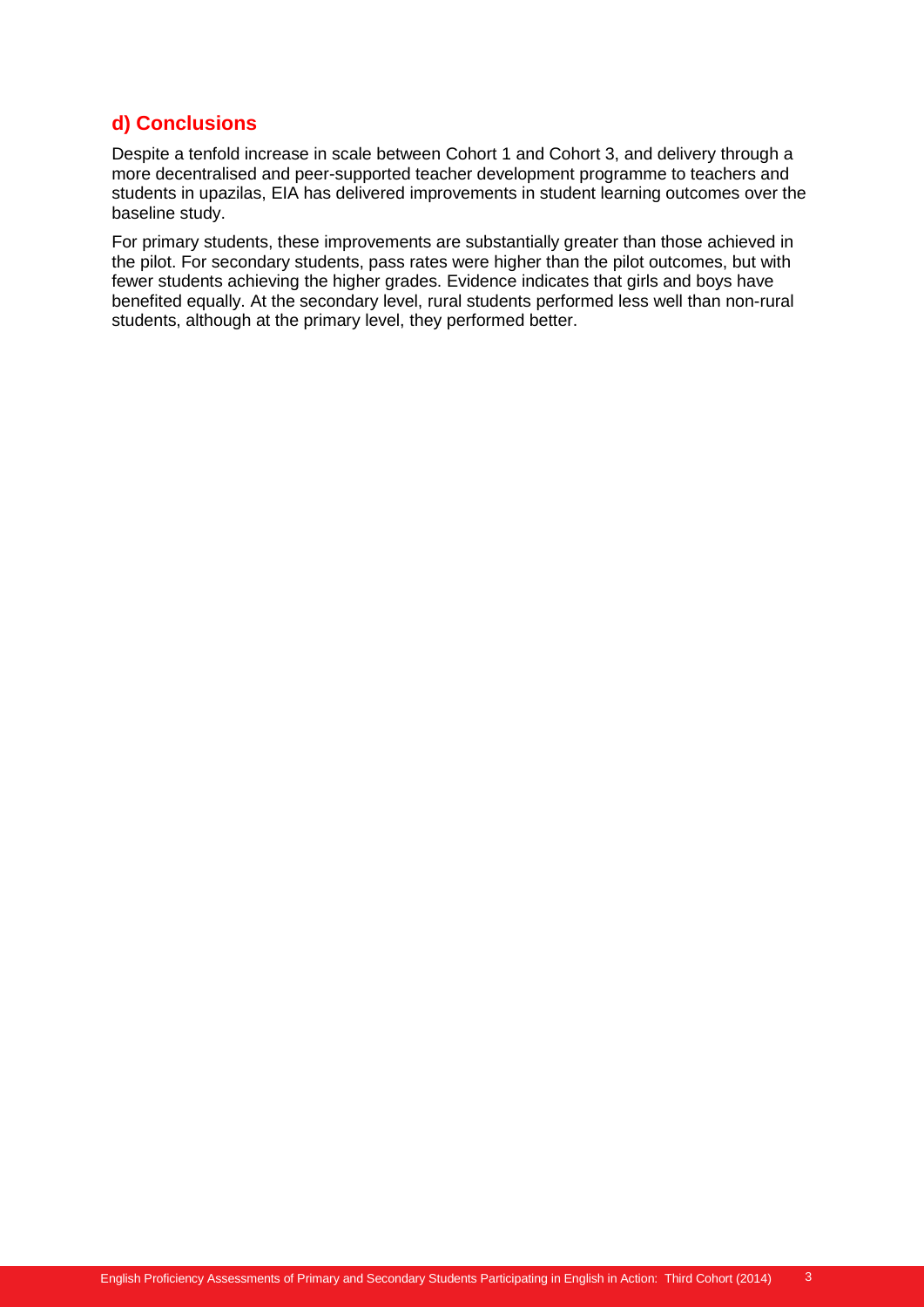## **Table of contents**

| 2.1                                                                               |  |
|-----------------------------------------------------------------------------------|--|
| 2.2                                                                               |  |
| 2.3                                                                               |  |
| 2.4                                                                               |  |
| 2.5                                                                               |  |
| 2.6                                                                               |  |
|                                                                                   |  |
| 3.1                                                                               |  |
| 3.2                                                                               |  |
| 3.3                                                                               |  |
|                                                                                   |  |
| 4.1                                                                               |  |
| 4.2                                                                               |  |
|                                                                                   |  |
|                                                                                   |  |
|                                                                                   |  |
|                                                                                   |  |
|                                                                                   |  |
|                                                                                   |  |
| Appendix 6: Relating the Trinity College GESE examinations to the Common European |  |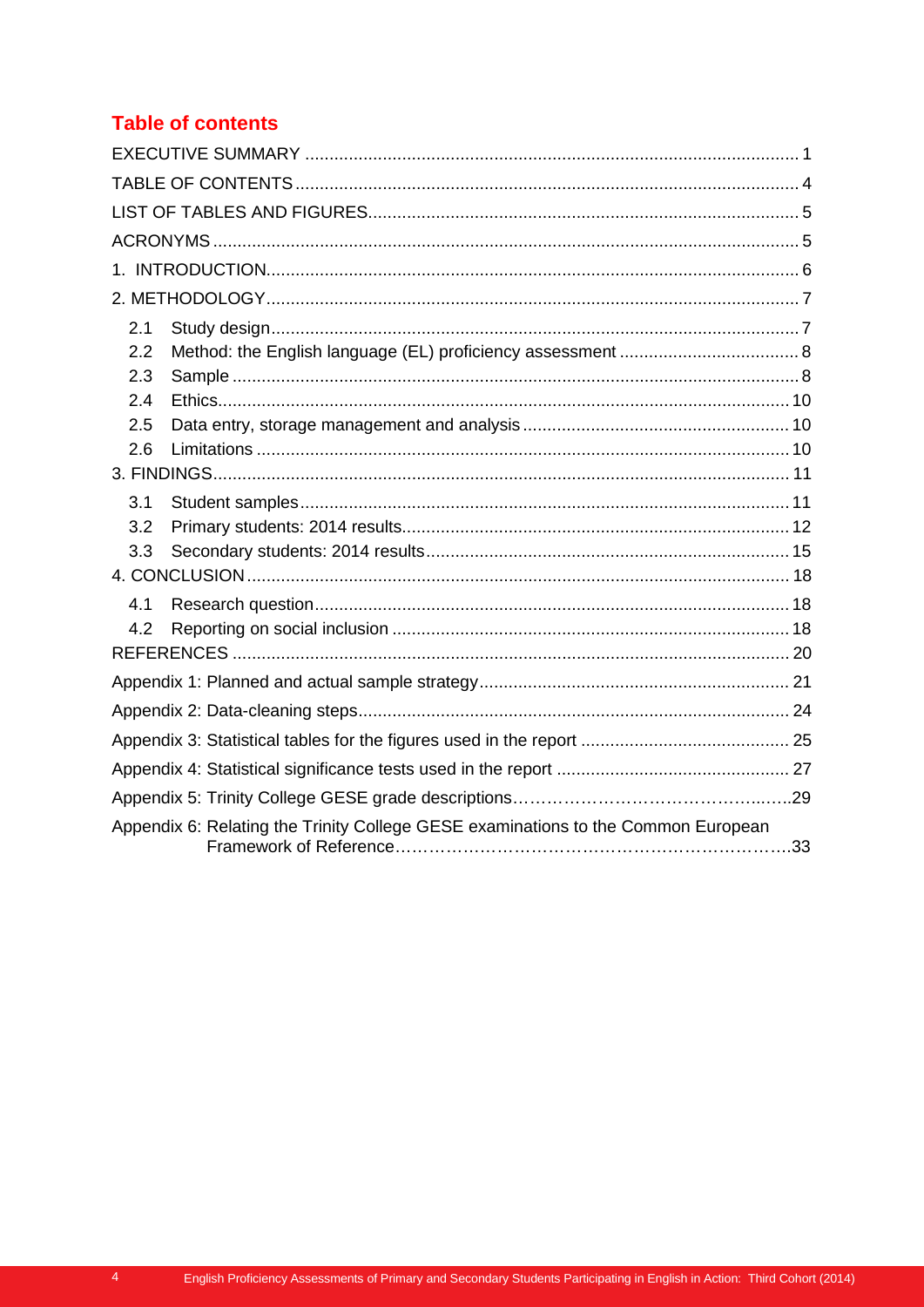#### **List of tables and figures**

| Table 1: Pre- and post-intervention assessments of Cohorts 1 and 3 of EIA students 6       |
|--------------------------------------------------------------------------------------------|
| Table 2: Comparison of the sample sizes for the various studies (Cohorts 1-3) 10           |
| Table 3: Gender of primary and secondary student samples compared to EIA population 11     |
| Table 4: Distribution of primary and secondary students in the sample by division 11       |
| Table 5: Distribution of primary and secondary students in the sample by location  12      |
| Figure 1: Primary students' ELC in 2014, by EL Trinity (GESE) Grade  12                    |
| Figure 2: Primary students' ELC in 2014 by gender and EL Trinity (GESE) Grade 13           |
| Figure 3: Primary students' ELC in 2014, by school location and EL Trinity (GESE) Grade 13 |
| Figure 4: Primary students' ELC in 2014, by division and EL Trinity (GESE) Grade  14       |
| Figure 5: Primary students' ELC in 2010 and 2014, by EL Trinity (GESE) Grade 15            |
| Figure 6: Secondary students' ELC in 2014, by EL Trinity (GESE) grade 15                   |
| Figure 7: Secondary students' ELC in 2014, by gender and EL Trinity (GESE) Grade 16        |
| Figure 8: Secondary students' ELC in 2014, by school location and EL Trinity (GESE)        |
| Figure 9: Secondary students' ELC in 2014, by division and EL Trinity (GESE) Grade  17     |
| Figure 10: Secondary students' ELC in 2010 and 2014, by EL Trinity (GESE) Grade  20        |
|                                                                                            |
| Table A1.2: Adjusted sample (to respond to fieldwork contingencies)  21                    |
| Table A1.3: Number of upazilas sampled based on EIA-active upazilas in each division  22   |
|                                                                                            |
|                                                                                            |

#### **Acronyms**

AT assistant teacher CEFR Common European Framework of Reference [for Languages] EIA English in Action EL English language ELC English language competence ELT English language teaching GESE Graded Examinations in Spoken English HT head teacher SI social inclusion TCL Trinity College London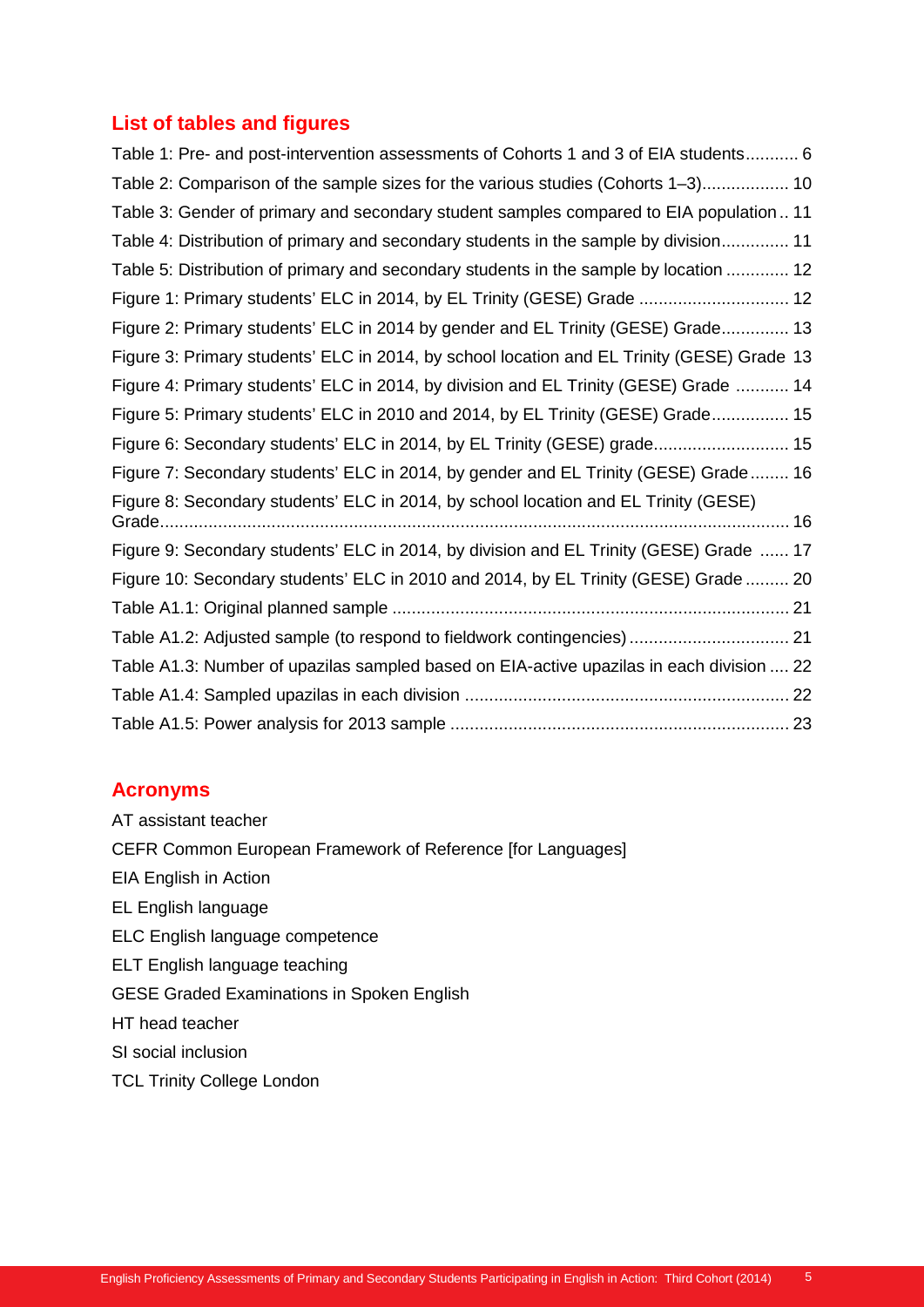## **1. Introduction**

The ultimate test of the success of the English in Action (EIA) schools intervention lies in the proficiency in English of those students participating in the primary and secondary programmes: their ability to communicate in English is expected to improve through the use of EIA methods and materials in the classroom.

Previous studies of EL proficiency were conducted with the cohort of students and teachers taking part in the pilot EIA intervention (Cohort 1: 2010–11; Cohort 2: 2012–13). These studies were designed to investigate the ability of students and teachers to speak and understand English. The 2010 pre-intervention assessment took place during the launch of the pilot programme (February–March 2010), while the 2011 post-intervention assessment was carried out on samples of the same student and teacher populations after taking part in the programme for 12 months (March and April 2011). Pre- and post-intervention assessment findings were published together (EIA 2012).

In keeping with the findings of EIA's earlier baseline study (EIA 2009a),<sup>[5](#page-7-0)</sup> attainments of teachers and students in the 2010 pre-intervention study were low: many students failed to achieve any score against the Trinity Graded Examinations in Spoken English (GESE) scale employed. Student progress in the levels of English from one class (school year/grade) to the next (e.g. Class 1 to 2) was minimal. But the 2011 post-intervention assessment showed an improvement in EL proficiency by students and teachers, in both sectors of schooling (primary and secondary), compared with the 2010 study – an improvement that was statistically significant in the case of primary and secondary students, and primary teachers (EIA 2012).

Following the pilot intervention, in 2012 the EIA programme up-scaled its implementation with a cohort of 4,368 teachers and an estimated 887,000 students (Cohort 2: 2012–13) and in 2013 increased these numbers again to reach over 8,000 teachers and over 1.7 million students. To gauge the extent of EL proficiency improvements for this larger cohort, postintervention assessments of EL proficiency were carried out after a year of participation in the programme (November 2014). Whereas the first study (Cohort 1) had used pre- and post-intervention assessment from the same cohort, this study used a post-intervention assessment, comparing it to the 'pre-intervention' baseline (2010) established by the earlier study (reported in EIA 2012), after ensuring comparability in terms of the sampling of sector, urban-rural locations and administrative divisions. Table 1 shows the relationships between the three studies and the comparisons that will be made in this report.

| <b>Pre-intervention baseline</b> | <b>Post-intervention</b>   | <b>Comment</b>                                                                                  |
|----------------------------------|----------------------------|-------------------------------------------------------------------------------------------------|
| Cohort 1: Feb-March 2010         | Cohort 1: March-April 2011 | Samples from same cohort                                                                        |
| Cohort 1: Feb-March 2010         | Cohort 3: November 2014    | Post-intervention<br>assessment after 12<br>months' intervention, using<br>Cohort 1 as baseline |

*Table 1: Pre- and post-intervention assessments of Cohorts 1 and 3 of EIA students*

The justification for this comparison is discussed in Section 2, *Methodology*.

<span id="page-7-0"></span> <sup>5</sup> This 'baseline' was not used as the pre-assessment for Cohort 1 as the sample was skewed as a result of social and political unrest at the time, restricting the sampling of teachers and students as representative of Bangladesh more generally.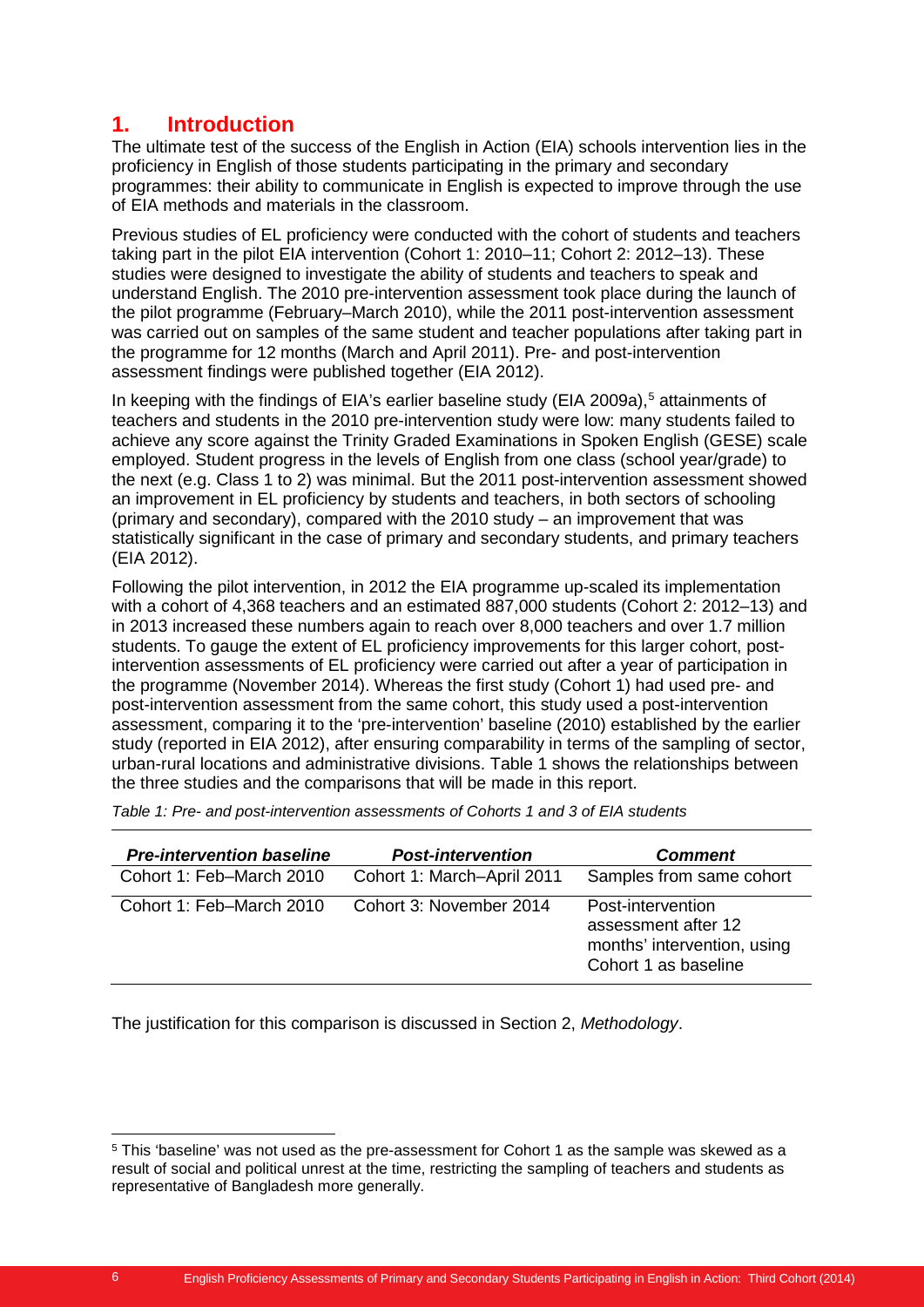As well as presenting the new (2014) findings, this current report makes comparisons between these findings and those of the baseline study (2010). This study addresses one research question:

To what extent do the students of Cohort 3 show improved post-intervention EL proficiencies, in speaking and listening, compared with the 2010 pre-intervention baseline?

While the students assessed in this current study (Cohort 3), and teachers, have participated in essentially the same programme as those in 2011 (Cohort 1), they are much greater in number. To enable this increase in scale for Cohort 3, the programme has been delivered through a more decentralised model with much less direct contact of those involved in the programme with national or international English language teaching (ELT) specialists, a greater embedding of expertise within teacher development materials (especially video) and a greater dependence upon localised peer support.

The research question seeks to establish if EIA can improve the EL competence (ELC) of students over the baseline, with this increased scale and more indirect implementation. This is an essential step in moving from the pilot phase (Phase II) to the fully institutionalised phase (Phase IV) in 2014–17.

It is important to see this particular study as complementary with another study, where samples of teachers and students of Cohort 3 were investigated to determine the classroom practices of teachers (EIA 2015).

## **2. Methodology**

#### **2.1 S**t**udy design**

As indicated in the *Introduction*, the design of this study is similar to that of the pilot intervention (Cohort 1), in that a pre- and post-assessment was carried out using samples from the populations of students participating in the EIA intervention.<sup>[6](#page-8-0)</sup> Cohort 1 is similar in nature to Cohort 3 in terms of general key variables (location, gender, sector), although it was carried out in different upazilas within divisions.<sup>[7](#page-8-1)</sup> Thus, the Cohort 1 pre-intervention was used as the baseline for Cohort 3 (as indicated in Table 1). A comparison of the 2009 and 2010 pre-intervention situation (see *Introduction*), suggests it is unlikely that in the subsequent year the level of ELC in the population of schools in Bangladesh improved, and there is evidence that the ELC of students has not changed over the years (Hamid 2011).<sup>[8](#page-8-2)</sup> Furthermore, evidence indicates that even after conventional interventions with teacher training in Bangladesh, there are no improvements in the classroom results (Rahman *et al*. 2006), thus even if teachers have undergone additional training there is likely to be little effect on either the classroom or their students ELC.<sup>[9](#page-8-3)</sup>

<span id="page-8-0"></span> $6$  Allowing for the fact that this 2014 study (Cohort 3) did not include the assessment of teacher ELC.<br>7See the discussion in Section 2.6 Limitations.

<span id="page-8-2"></span><span id="page-8-1"></span><sup>&</sup>lt;sup>8</sup> This is because the overall framework for ELT is not always supportive to effective classroom practice (Education Watch 2011, EIA 2009b, Hamid & Balfour 2008, Kraft *et al.* 2009, World Bank 2008).

<span id="page-8-3"></span><sup>9</sup> There is evidence that less than 50% of secondary teachers receive any kind of training (UNESCO 2012: 138), and what training is available to both primary and secondary teachers is weak and has had little effect in the past (Kraft et al. 2008: 8 & 14).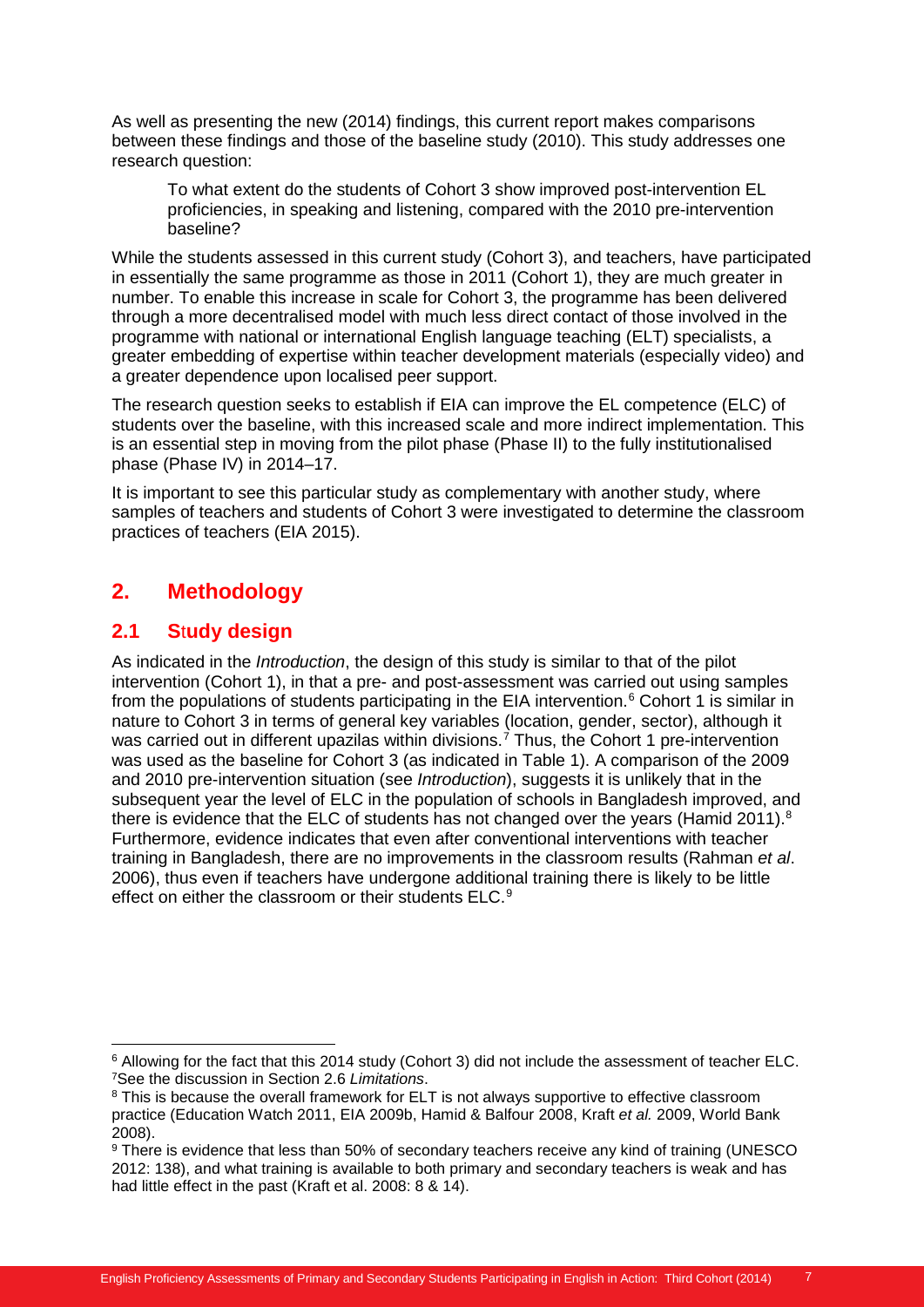## **2.2 Method: the English language (EL) proficiency assessment**

In this study, students underwent assessment by means of a test based on the Trinity College London (TCL) Graded Examinations in Spoken English (GESE). Assessments took the form of one-to-one, face-to-face oral interviews, carried out by an independent assessor. The assessment 'replicates real-life exchanges in which the candidate and the examiner pass on information, share ideas and opinions and debate topical issues' (Trinity College London 2009: 6).

The assessment is conducted through an interview, the core of which is a conversation element. This is described as 'a meaningful and authentic exchange of information, ideas and opinions, rather than a formal "question and answer" interview' (Trinity College London 2009: 7). Discussion topics are selected for their potential to elicit the candidate's highest level of ELC and offer a progression from the familiar to the less familiar and from the 'concrete' to the 'abstract'. Candidates are expected to take increasing responsibility for initiating and maintaining the conversation at each grade, and asking the examiner questions as they arise naturally out of the conversation.<sup>[10](#page-9-0)</sup>

The assessor seeks to elicit and facilitate communicative skills, language functions and language items relating to progressively higher grades, ending the interview when the candidate is judged to have reached the peak of his/her capacity. At this point the candidate is assigned a Trinity grade (1–9). For students, the assessment usually lasts less than 10 minutes.

Five assessors (four drawn from the Indian panel of Trinity assessors and one from the UK panel) carried out the assessments.<sup>[11](#page-9-1)</sup> They were selected and trained by TCL to ensure consistency and quality of assessments. The assessors received an in-country briefing before embarking on the fieldwork to orient them to the study and the geographical areas in which they would assess.

These assessments were identical to those administered in 2010 for Cohort 1. It is a valid and internationally recognised assessment of both ELC (through its benchmarking to the Common European Framework of Reference (CEFR) for Languages (see Trinity College London 2007) and of the specific communicative approach to ELT promoted by EIA (through the use of the 'conversational' approach indicated above). The reliability of the assessment is ensured by the international experience and high levels of staff training and moderation (Trinity College London 2013).

#### **2.3 Sample**

#### **2.3.1 Sample design**

A total of 8.183 assistant teachers (ATs)<sup>[12](#page-9-2)</sup> and approximately 1.7 million students participated in EIA's 2013 cohort (Cohort 3), made up of 4,821 primary teachers and 3,362 secondary teachers, and approximately 347,000 primary students and 1,398,000 secondary students.

A minimum sample size was determined using the power analysis from the 2013 study, conducted to ensure the sample was sufficiently large to enable statistically valid comparisons between the 2010 and 2014 studies (see Appendix 1: Annex 1). The analysis

<span id="page-9-0"></span><sup>&</sup>lt;sup>10</sup> The assessments differed from Trinity's standard procedure in that candidates were not asked to prepare a discussion topic (usual for assessments above Grade 3), but the procedure used nevertheless reproduces the same kind of assessment of communicative English.

<span id="page-9-2"></span><span id="page-9-1"></span><sup>11</sup> In previous cohorts (including Cohort 1), the assessors were native English speakers from the UK. <sup>12</sup> The EIA teacher population also included primary head teachers, which in the previous cohort study (2013) were included in the ELC assessment, but in 2014 their students were excluded, as the focus for any comparisons with the baseline is with the students of Assistant Teachers (ATs).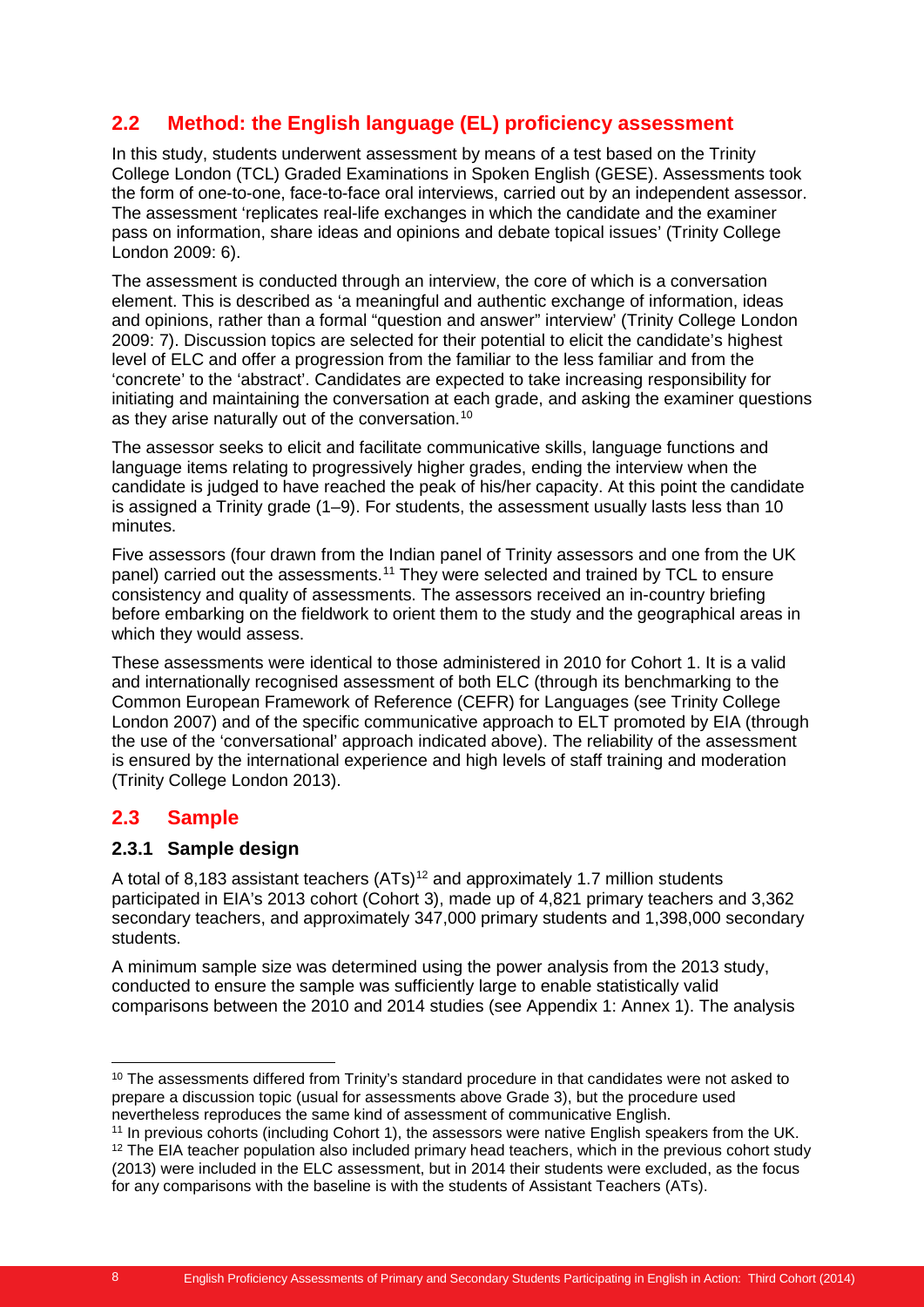established a minimum sample size of 543 students (265 primary and 278 secondary) for the most powerful comparison.

A multi-layer, stratified random sampling strategy was applied to select schools, based on divisions and upazilas (see Appendix 1). This strategy was based on 10% of upazilas (11) randomly chosen within a division (reflecting the proportion of EIA upazilas per division) and 55 schools (28 primary and 27 secondary), [13](#page-10-0) within which a class of each EIA teacher (2 per school) was selected and 10 students randomly chosen for assessment in each class.

All upazilas in which EIA worked with for Cohort 3 were categorised as predominately rural or urban, by reviewing demographic information about school location – i.e. rural, urban or semi-urban. [14](#page-10-1) Upazilas, and subsequently schools within selected upazilas, were randomly selected from each division and reviewed to check that the sample reflected the rural/urban balance of the cohort as a whole. The actual classes from each school were selected by opportunistic random sampling: assessors selected one of the classes that teachers were teaching on the day of their field visit, with each assessor ensuring an even spread of school classes (years) sampled across the primary and secondary schools they selected.

Baseline studies indicate that school grade (year) was not strongly related to English proficiency as assessed on the GESE scale:

*"There is little evidence of progression of language through the Primary schools over five years, with the majority of students (78%) being at Trinity level 0 or 1 over the first five school grades.* 

*There is also little evidence of systematic progression through Secondary schools. The results show no increase in English language ability that can be specifically tied to working through the school grades. The majority (97%) of students in school grades 7 to 10 have the same language ability as those students in grade 6."*

EIA (2009a):page i

The total *planned* sample was therefore 1,100 students (560 primary, 540 secondary).

ELC assessments were carried out by the five assessors in 11 upazilas over a period of two weeks during October and November 2014. Owing to difficulties in the field (travel difficulties in remote areas and schools being closed for public examinations), the selection was amended as necessary during fieldwork.[15](#page-10-2)

The final sample achieved was 579 primary students and 480 secondary students, figures well above those required by the power calculations of 2013 (though lower than planned).

#### **2.3.2 Statistical comparisons of samples**

The sample numbers of students in each of the ELC studies over the years varied (see Table 2). As noted above, a power analysis was used to ensure statistically significant comparisons between studies overall, and according to gender, school location (urban, semi-urban and rural), division and sector (primary or secondary).

<span id="page-10-0"></span><sup>&</sup>lt;sup>13</sup> Reflecting the capacity of the Trinity assessors available.

<span id="page-10-1"></span><sup>14</sup> The 'semi-urban' and 'urban' categories were merged and classed as 'urban'.

<span id="page-10-2"></span><sup>&</sup>lt;sup>15</sup> Around half of the initial sample of secondary schools had to be re-selected as it turned out they were being used for examination venues during the fieldwork period.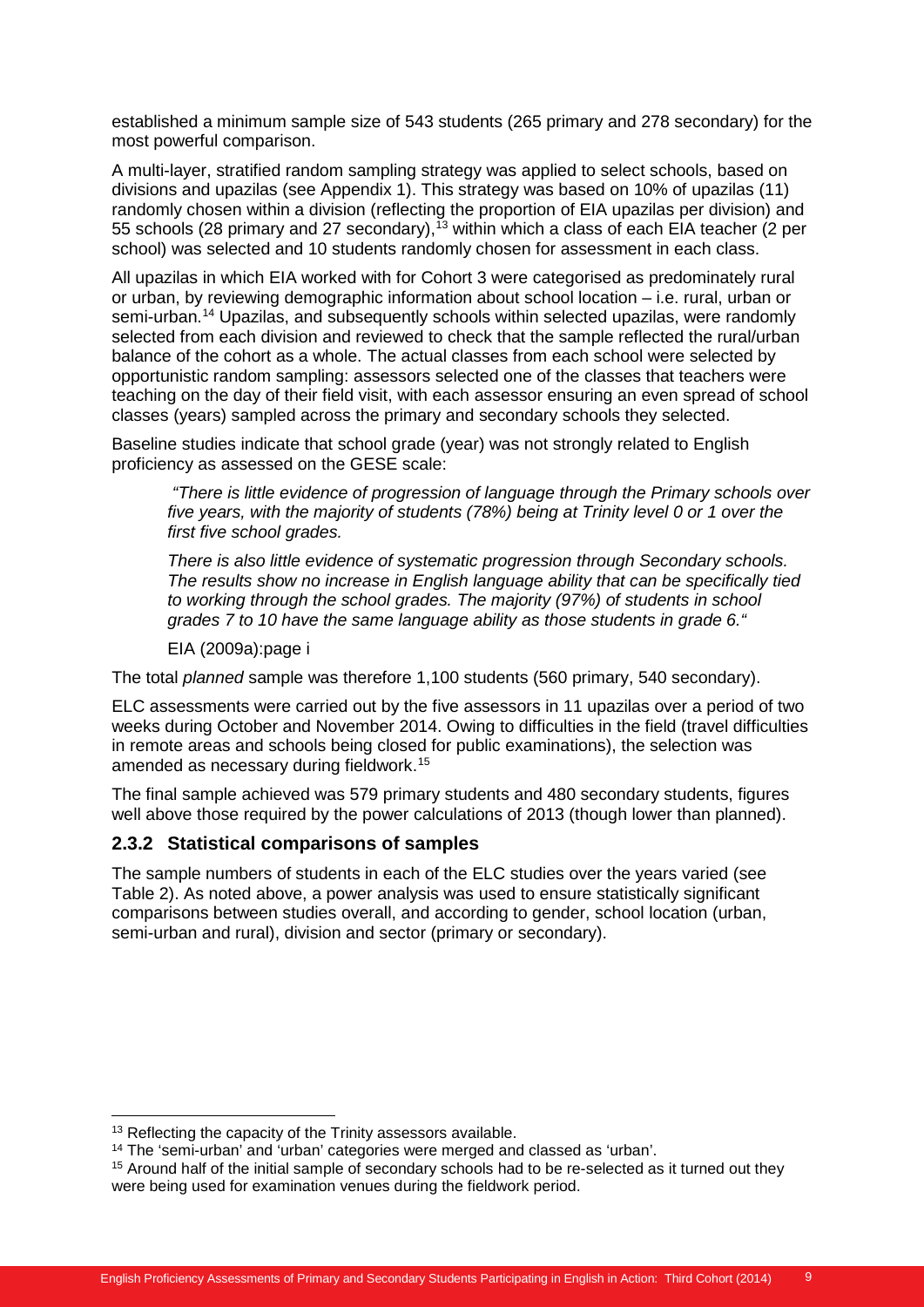| <b>Study</b>            | <b>Cohort 1</b><br>2010 | <b>Cohort 1</b><br>2011 | <b>Cohort 2</b><br>2013 | <b>Cohort 3</b><br>2014 |
|-------------------------|-------------------------|-------------------------|-------------------------|-------------------------|
| <b>Primary students</b> | 4,630                   | 785                     | 463                     | 579                     |
| Secondary students      | 2,609                   | 317                     | 421                     | 480                     |

*Table 2: Comparison of the sample sizes for the various studies (Cohorts 1–3)*

#### **2.4 Ethics**

As part of normal ethical procedures adhered to by EIA, prior permission was obtained from the upazila education officers, head teachers, teachers and students to undertake the research. Each student was asked for his/her verbal consent to be involved in the study at the time of the assessment. All information within the EIA project is held under strict confidentiality and all students assessed (and their teachers and schools) are anonymous in any reporting.

## **2.5 Data entry, storage management and analysis**

The data were entered by an EIA Research, Monitoring and Evaluation officer into a Microsoft Excel spreadsheet from the paper instruments after the fieldwork. Random checks were carried out on the data to identify any miscoding and other errors.

Before the analysis was carried out, the data were cleaned to prepare them for analysis (see Appendix 2). Statistical comparisons were conducted through statistical methods such as cross tabulation and statistical significance tests. Results are reported with degrees of freedom and sample size in parentheses, the *p-value* and the significance. (All tests of significance along with full data that support the figures used in this report are given in Appendices 3 & 4.) In order to ensure rigour in the analysis, the data were analysed independently by a highly qualified statistician.<sup>[16](#page-11-0)</sup>

## **2.6 Limita**t**ions**

As noted above, fieldwork plans were disrupted by public examinations. These events had the effect of changing the schools that were available for field visits. Flexible and responsive field management and coordination largely overcame these challenges. While the actual sample achieved was a little smaller than planned for secondary students, it was sufficiently large to enable comparability.

<span id="page-11-0"></span><sup>&</sup>lt;sup>16</sup> This was the main author Dr Nai Li who, though independent of EIA, nevertheless works in The Open University (Institute of Educational Technology).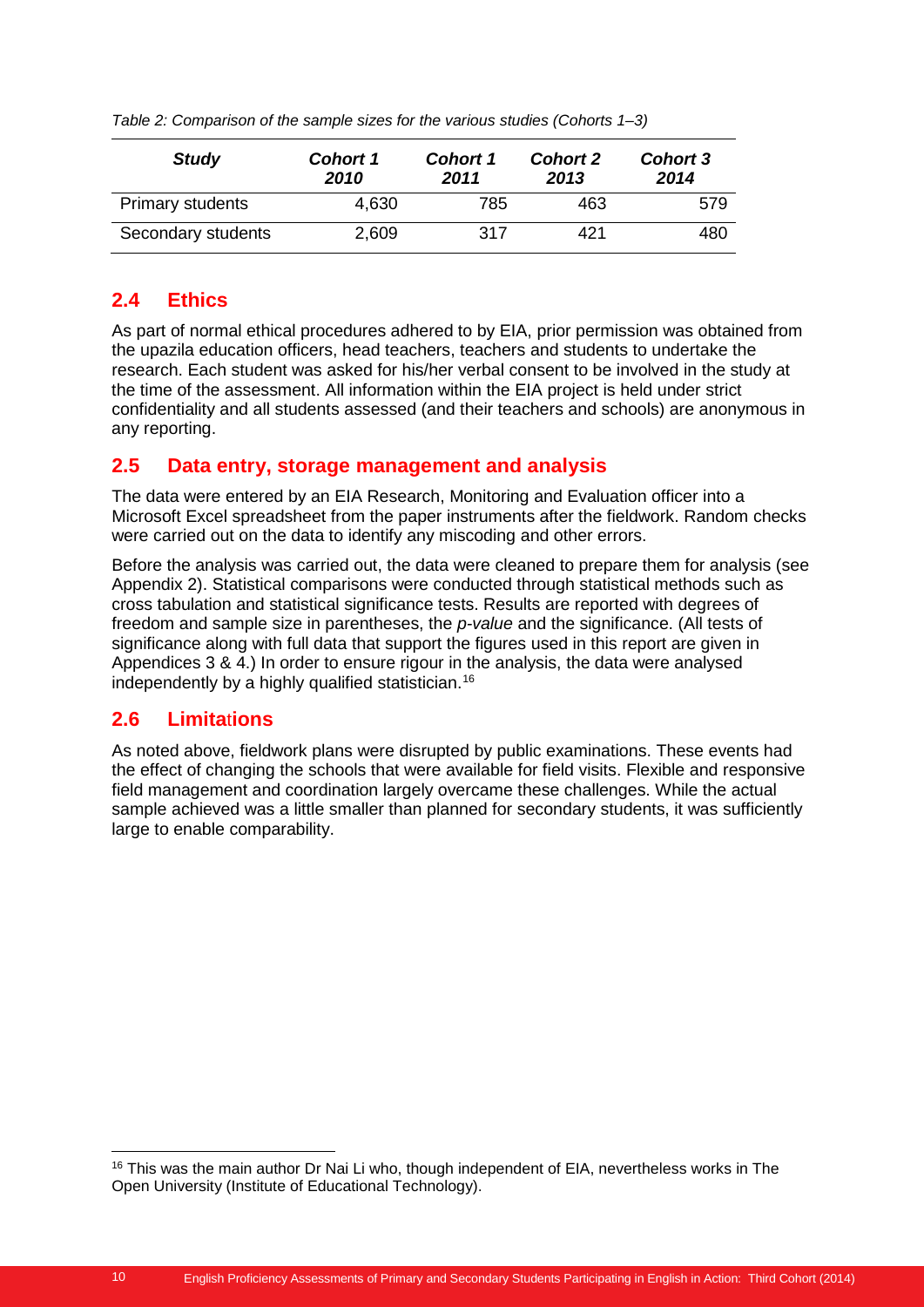## **3. Findings**

This section examines the results for primary and secondary students, which were analysed separately in relation to basic demographic data of gender, school location (urban, semiurban or rural) and division (administrative region). First, however, the nature of the two samples is examined in terms of these demographic variables.

#### **3.1 Student samples**

The nature of the sample is given according to gender, division and location (rural and urban) in Tables 3–5, with comparisons with the school or EIA population as appropriate.

| <b>GENDER</b> | <b>Primary students</b> |      |                        |     |               | <b>Secondary students</b> |
|---------------|-------------------------|------|------------------------|-----|---------------|---------------------------|
|               | <b>Sample</b>           |      | <b>Population</b>      |     | <b>Sample</b> | <b>Population</b>         |
|               | No.                     | ℅    | % in EIA<br>population | No. | %             | % in EIA<br>population    |
| Male          | 264                     | 45.6 | 52                     | 189 | 39.4          | 49                        |
| Female        | 315                     | 54.4 | 48                     | 291 | 60.6          | 51                        |
| <b>TOTAL</b>  | 579                     |      |                        | 480 |               |                           |

*Table 3: Gender of primary and secondary student samples compared to EIA population*

For primary, the sample approximates to the ratio of the EIA population of students, but for secondary there a higher proportion of female students than in the main population (Table 3).[17](#page-12-0) Table 4 gives the sample distribution by division, where it is evident that it roughly matches that of the distribution of EIA activity in upazilas (though this is not the same as the EIA student population distribution), apart from in Rajshahi. Table 5 gives the rural, semiurban and urban balance and, when these are compared with the EIA population statistics, the primary sample has a higher proportion of rural students (population is 74 *vs* 55.3%) whereas the secondary sample is very close to the population (73.9 *vs* 71%).

| <b>DIVISION</b> |     | <b>Primary</b>                 | <b>Secondary</b> |      | EIA-active upazilas in division |
|-----------------|-----|--------------------------------|------------------|------|---------------------------------|
|                 |     | <b>Sample</b><br><b>Sample</b> |                  |      | <b>Population</b>               |
|                 | No. | %                              | No.              | %    | %                               |
| Chittagong      | 100 | 17.3                           | 100              | 20.8 | 19.64                           |
| <b>Dhaka</b>    | 139 | 24.0                           | 140              | 29.2 | 25.00                           |
| Khulna          | 100 | 17.3                           | 80               | 16.7 | 15.18                           |
| Rajshahi        | 40  | 6.9                            | 20               | 4.2  | 12.50                           |
| Rangpur         | 80  | 13.8                           | 60               | 12.5 | 9.82                            |
| Syhlet          | 60  | 10.4                           | 40               | 8.3  | 8.93                            |
| <b>Barishal</b> | 60  | 10.4                           | 40               | 8.3  | 8.93                            |
| <b>TOTAL</b>    | 579 |                                | 480              |      |                                 |

*Table 4: Distribution of primary and secondary students in the sample by division*

<span id="page-12-0"></span><sup>&</sup>lt;sup>17</sup> Note that the population figures are estimates based on the teacher entry questionnaire, which was completed by 79% of EIA teachers.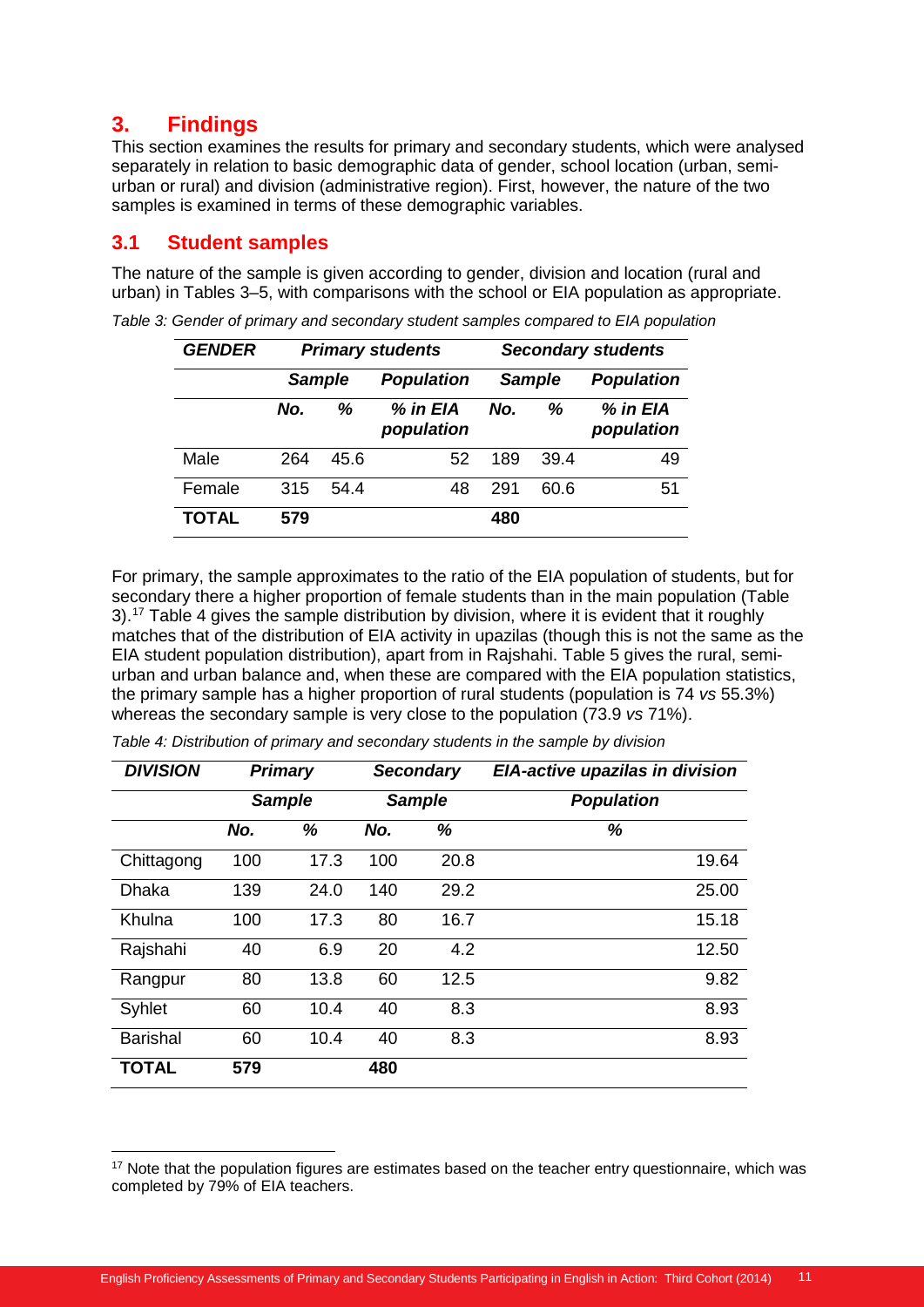| <b>LOCATION</b>        | <b>Primary</b><br>sample |    | <b>Primary</b><br>population | <b>Secondary</b><br>sample |      | <b>Secondary</b><br>population |  |
|------------------------|--------------------------|----|------------------------------|----------------------------|------|--------------------------------|--|
|                        | No.                      | %  | %                            | No.                        | %    | %                              |  |
| Rural                  | 320                      | 74 | 55.3                         | 340                        | 73.9 | 71                             |  |
| Semi-urban             | 139                      |    | 24.0                         | 60                         | 13.0 |                                |  |
| Urban                  | 120                      | 26 | 20.7                         | 60                         | 13.0 | 29                             |  |
| Total                  | 579                      |    |                              | 460                        |      |                                |  |
| <b>Blanks</b>          | 0                        |    |                              | 20                         |      |                                |  |
| Total (inc.<br>blanks) | 579                      |    |                              | 480                        |      |                                |  |

*Table 5: Distribution of primary and secondary students in the sample by location*

#### **3.2 Primary students: 2014 results**

The overall performance of primary students in 2014 is shown in Figure 1. Over two-thirds (69.6%) of the primary students tested achieved Grade 1 or above. The proportion of primary students failing the assessment outright was below a third (30.4%). The bulk of primary students in 2014 passed at Grade 1 (59.1%) and Grade 2 (6.9%). A very small proportion (2.8%) of primary students attained Grade 3.

*Figure 1: Primary students' ELC in 2014, by EL Trinity (GESE) Grade* 



#### **3.2.1 Gender**

Analysis by gender (Figure 2) shows that similar proportions of female and male primary students (69.8%, 69.3% respectively) achieved a pass grade. Overall, the results show that there is no statistically significant difference in performance between girls and boys. This is consistent with the 2010 data (pre-intervention, Cohort 1).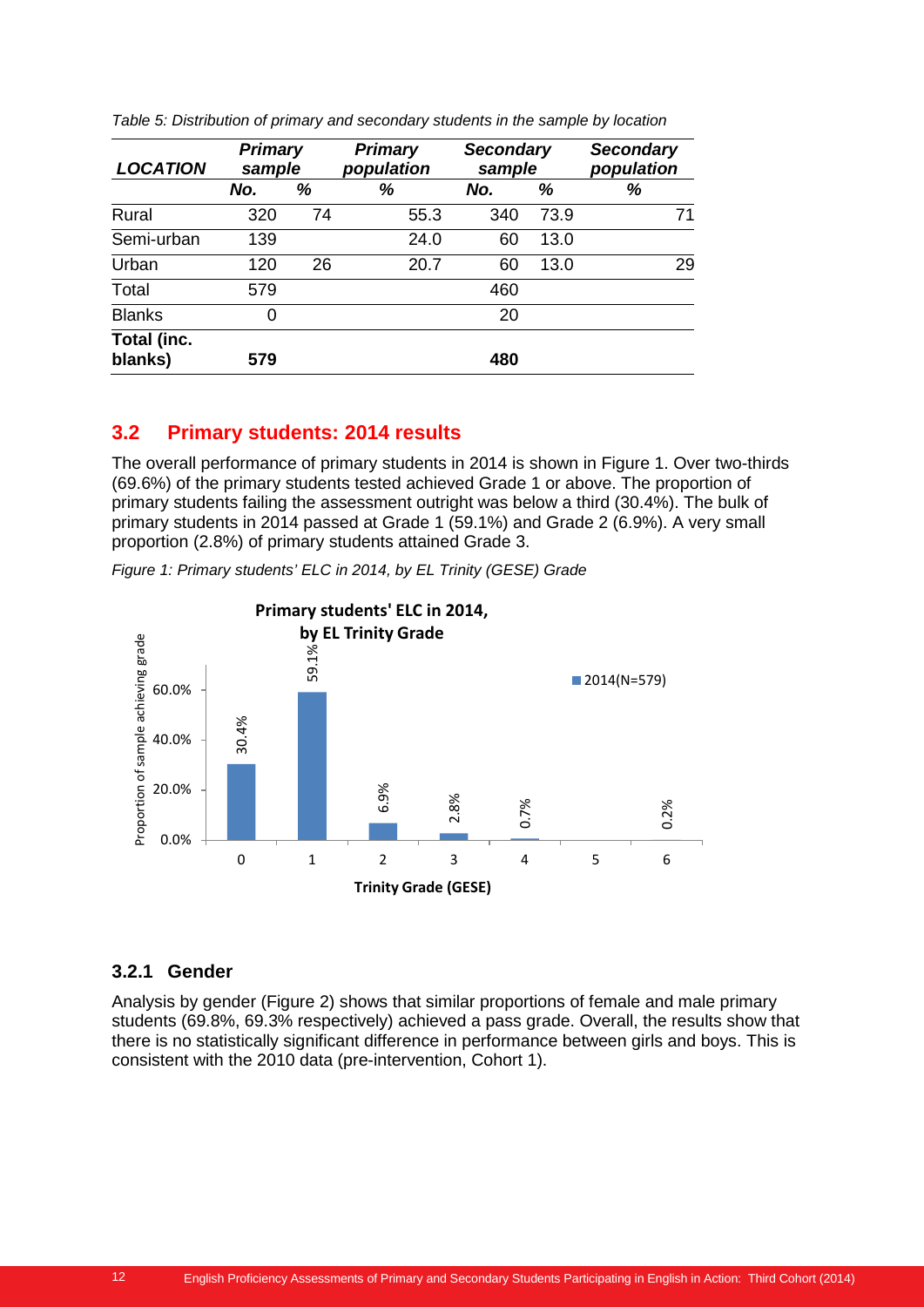



#### **3.2.2 School location**

Comparison according to school location (Figure 3) shows that, semi-urban primary students performed statistically significantly better than rural and urban primary students (p<0.01), with 86.3% achieving Grade 1 and above (as compared with 65.0% and 62.5% respectively). This is different from the previous cohort (2010) where the semi-urban primary students' performance was always in the middle between rural and urban primary students. Surprisingly, urban primary students achieved less well than their rural counterparts. The majority of urban primary students (57.5%) achieved Grade 1; a small proportion achieved Grade 2, although this was less than their rural counterparts. At the higher grades, a slight advantage can be shown for students in semi-urban schools, where 23% attained Grade 2 or above and 10.8% attained Grade 3 or above. For rural and urban students, a much smaller proportion of students achieved a higher grade.

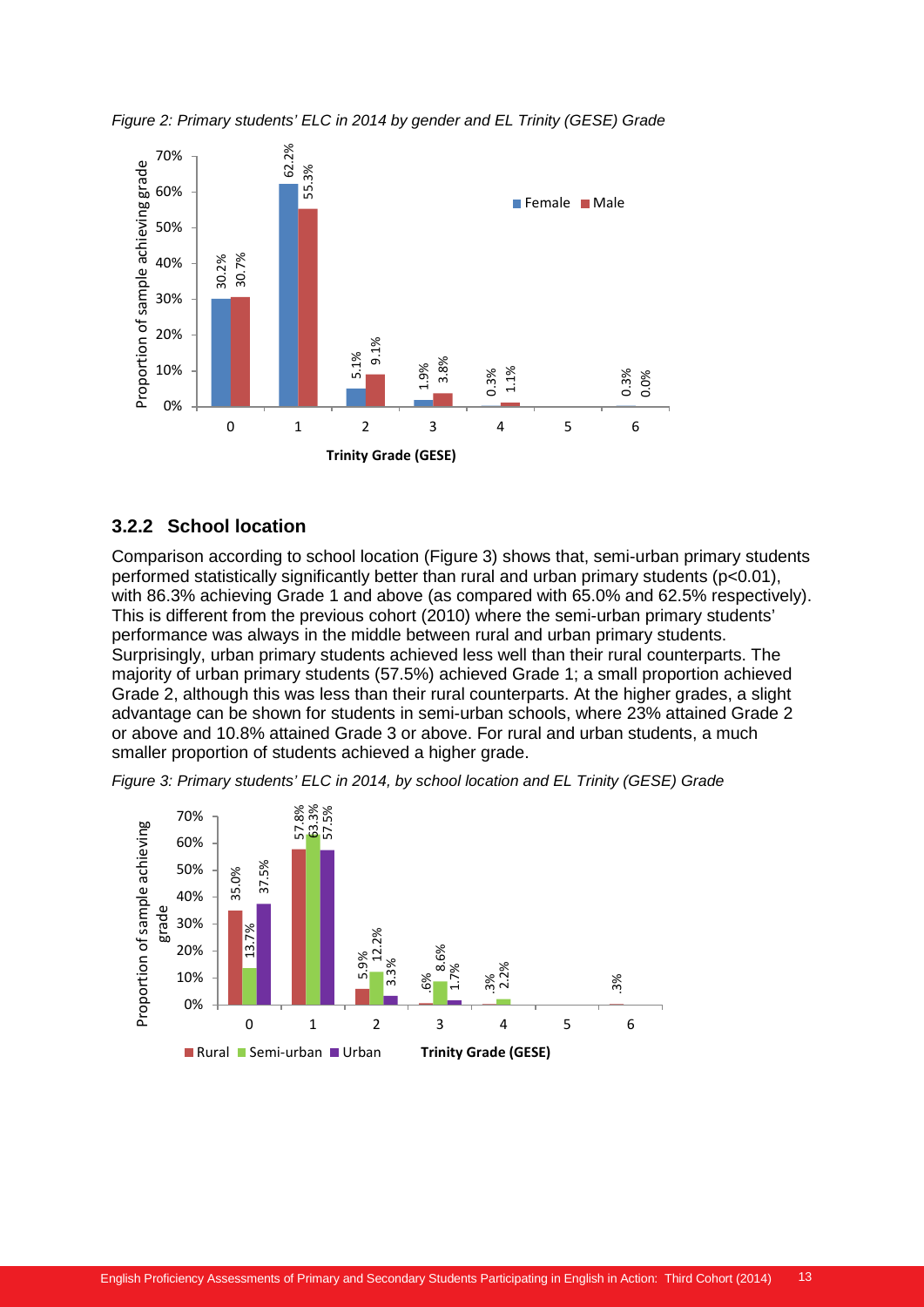#### **3.2.3 Division**

There were striking and statistically significant (p<0.01) difference in the performance of primary students among the seven divisions of the country in which data were collected (Figure 4). Sylhet, Dhaka and Khulna students performed least well. This reflected the situation in Cohort 1, which showed there was a statistically significant difference among districts.

In Rajshahi and Rangpur, all students passed, i.e. scored a Grade 1 or above. In Chittagong, 81% of students achieved a pass. In Barisal, a high proportion of students failed (40%), but 15% of students attained Grade 2, which was a higher percentage than in the other divisions, with the exception of Rajshahi. Noticeably, in Sylhet, Khulna and Dhaka, less than 10% of students achieved Grade 2 or above.



*Figure 4: Primary students' ELC in 2014, by division and EL Trinity (GESE) Grade* 

#### **3.2.4 Addressing the research question: primary students**

As explained in Section 1, in earlier reports (EIA 2014), pre-intervention assessment data collected from Cohort 1 (2010) was taken as a baseline. This current study adopts the same approach and compares post-intervention data from Cohort 3 (2014), with the preintervention baseline from Cohort 1 (2010), to examine the extent to which teachers and students show improvements over the baseline.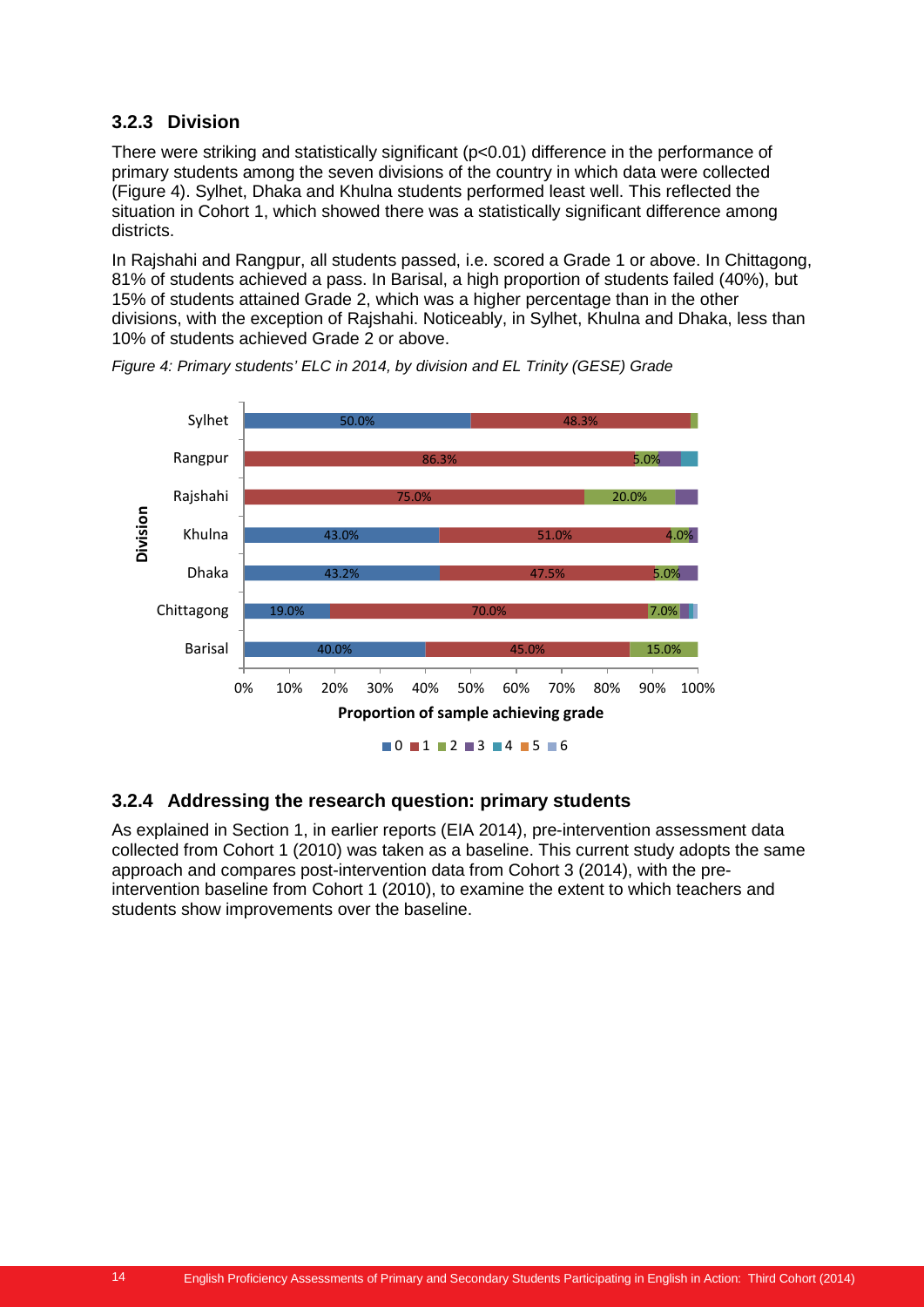



As anticipated, 2014 post-intervention results show substantial improvement over those of the 2010 baseline, and the difference is statistically significant (p<0.01). Just over two-thirds (69.6%) of primary students passed the assessment in 2014, whereas only a little over onethird passed in 2010 (35.2%). The bulk of students in 2014 passed at Grade 1 (59.1%). 29% more students achieved Grade 1 in 2014 than in 2010.

#### **3.3 Secondary students: 2014 results**

The overall results for secondary students in 2014 are shown in Figure 6. *Figure 6: Secondary students' ELC in 2014, by EL Trinity (GESE) grade* 



In 2014, over four-fifths (82.8%) of secondary students attained a pass grade (Grade 1 or higher), just below two-thirds (34.5%) attained Grade 2 or higher, while three-quarters (73.5%) achieved in the grade range 1–3. The highest grade attained, by 2.5% of students, was Grade 7.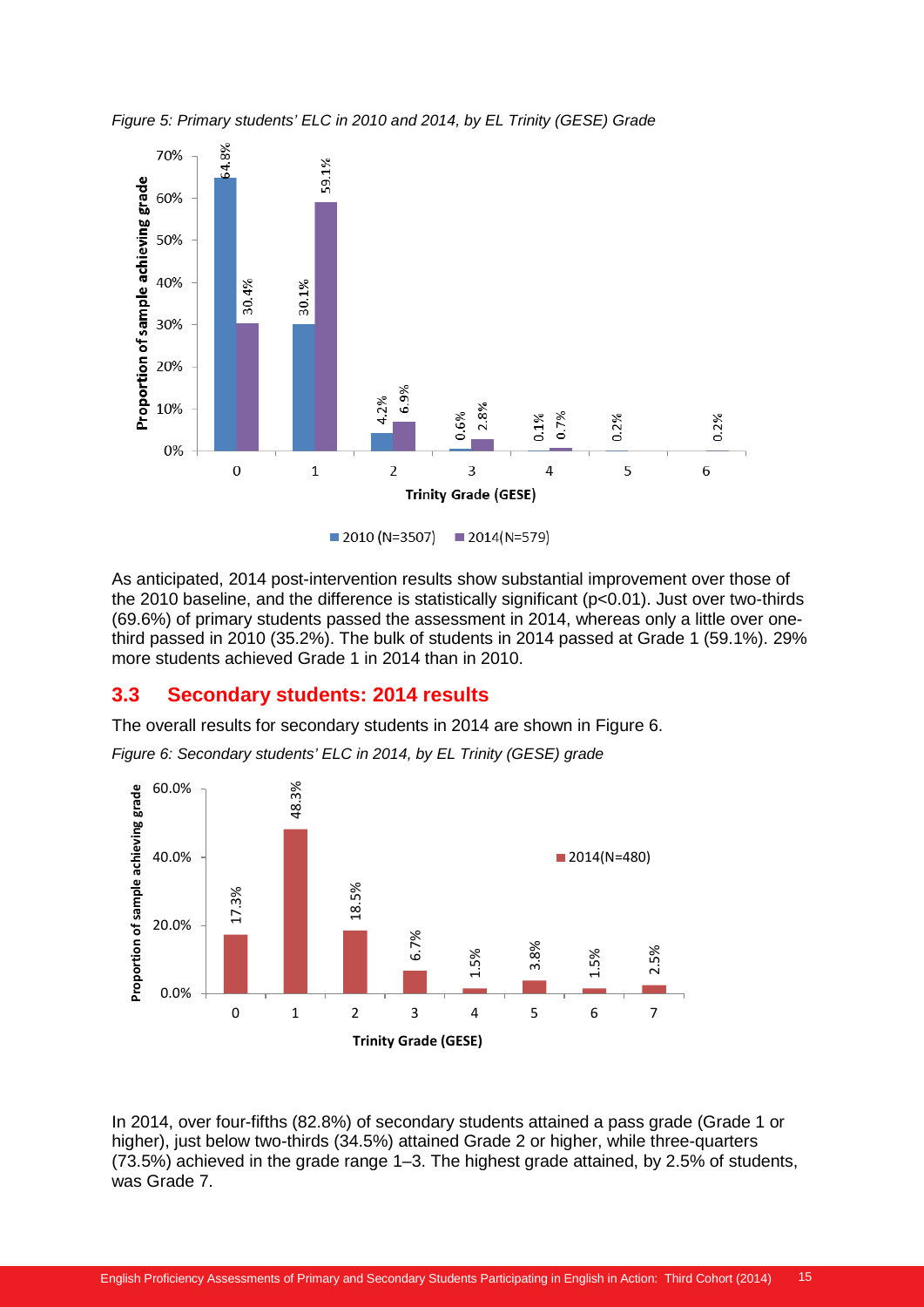#### **3.3.1 Gender**

Analysis by gender (Figure 7) shows that, in general, there is no statistical significant difference between male and female secondary students in terms of attaining a passing grade (82.1% and 83.6% respectively). However, 21.5% more male secondary students achieved Grade1 than their female counterparts, while 42.2% of female secondary students achieved a higher grade (Grade 2 or above), 20% more than their male counterparts. The difference is statistically significant (p<0.01). Furthermore, a significant difference also showed in terms of attaining a Grade 3 and above, over one-fifth (24%) of female secondary students achieved Grade 3 and above, while only a very small proportion (3.1%) of male secondary students achieved at this level (p<0.01).



*Figure 7: Secondary students' ELC in 2014, by gender and EL Trinity (GESE) Grade* 

#### **3.3.2 School location**

The proportions of students passing the assessment (Grade 1 or above) were quite similar for rural and urban areas: 82.2% of rural secondary students attained Grade 1 or above, compared with 80.0% of urban secondary students; the semi-urban secondary students performed slightly better than their rural and urban counterparts, but the difference is not statistically significant. However, semi-urban students outperformed their urban counterparts in Grades 1–3 (see Figure 8). Furthermore, urban secondary students achieved the best in terms of attaining much higher grades (Grades 4–7); two-thirds of urban secondary students achieved Grade 4 and above, 20% achieved Grade 7. Overall there is a statistically significant difference in performance according to location, with urban students doing better (p<0.05), especially at higher levels (Grades 4–7).



*Figure 8: Secondary students*' *ELC in 2014, by school location and EL Trinity (GESE) Grade*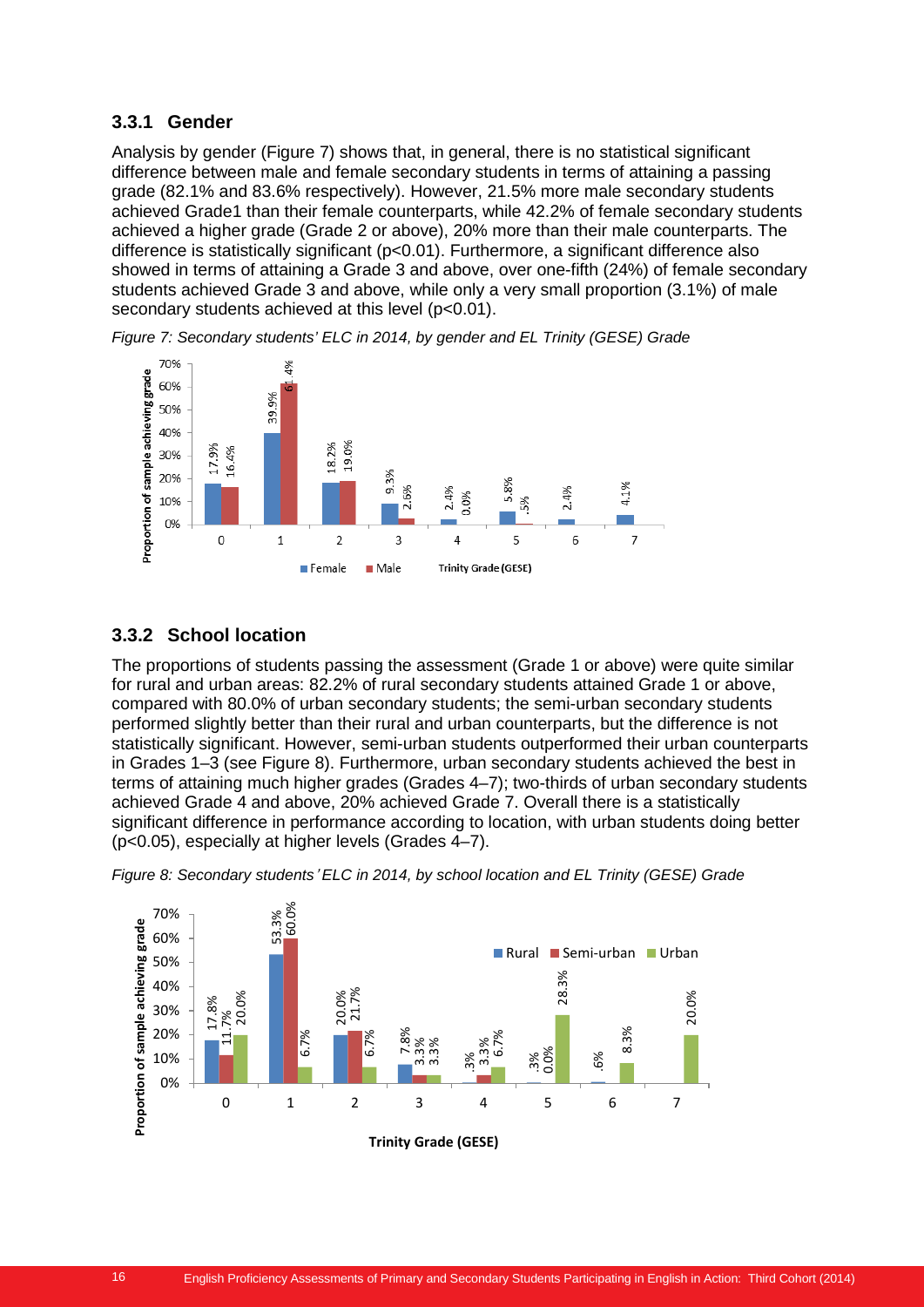#### **3.3.3 Division**

As with primary students, distribution of grades varies considerably between divisions (Figure 9), and there is a statistically significant difference (p<0.01). However, the picture is quite similar to that of primary students. In Sylhet, just less than half (43.5%) passed, and the highest grade achieved was Grade 2. In Rajshahi and Rangpur, all students passed, but the proportion of students achieving Grade 2 and above are less impressive (35% and 21.6% respectively). In Dhaka, Chittagong and Barisal, not all students passed, but the proportion of secondary students achieving higher grades (Grade 3 or above) is quite similar to that for Rangpur and Rajshahi. Khulna had the highest proportion of students attaining Grade 4 and above (47.4%), and it is the only division where secondary students achieved Grade 7 (15%). Comparing the primary and secondary student differences, it is evident that Rajshahi and Chittagong do relatively well in both sectors.



*Figure 9: Secondary students' ELC in 2014, by division and EL Trinity (GESE) Grade*

 $\blacksquare$ 0  $\blacksquare$ 1  $\blacksquare$ 2  $\blacksquare$ 3  $\blacksquare$ 4  $\blacksquare$ 5  $\blacksquare$ 6  $\blacksquare$ 7

#### **3.3.4 Addressing the research question: secondary students**

Figure 10 shows secondary students' ELC in comparison with the baseline (Cohort 1). Compared with the 2010 baseline, more secondary students passed (82.8% attained Grade 1 or above, compared to 74.5% in 2010), with the difference being statistically significant (p<0.01). However, this is mostly due to an increase in Grade 1 (from 33% in the baseline to 48.3% in 2014); the proportion of 2014 secondary students that attained Grades 2–7 is substantially lower than in baseline (34.5% *vs.* 46.2%).

*Figure 10: Secondary students' ELC in 2010 and 2014, by EL Trinity (GESE) Grade* 

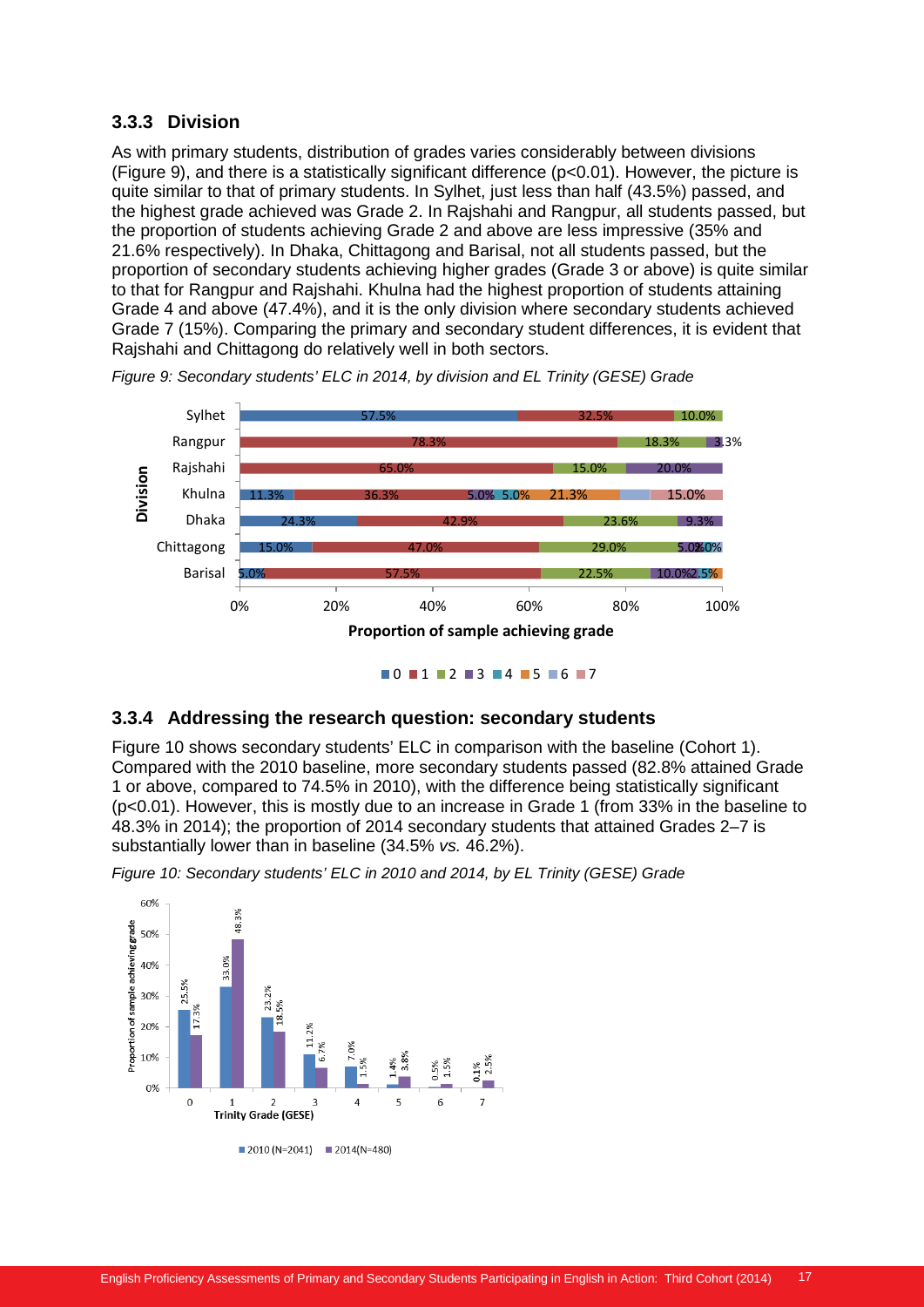## **4. Conclusion**

#### **4.1 Research question**

This study addresses one research question:

To what extent do the teachers and students of Cohort 3 show improved post-intervention EL proficiencies, in speaking and listening, compared with the 2010 pre-intervention baseline?

The present study shows that, in general, the third cohort of students participating in EIA show statistically significant improvements over the 2010 baseline. Just over two-thirds (69.8%) of primary students passed the assessment in 2014, whereas only a little over onethird passed in 2010 (35.7%). Similarly, the secondary student pass rate increased from 74.5% (2010) to 86.2% (2014).

Among primary students, the study shows not just an increase in the pass rate, but increases in proportions of students scoring at the higher grades. In the primary sector, 13.7% more students achieved Grade 1 (over the baseline), 13.8% more students achieved Grade 2, and 6.5% more students achieved Grade 3 or higher. In general, then, there were statistically significant improvements above the baseline for all students. Primary students showed very substantial improvements in ELC, which were greater than anticipated, and indeed are remarkable given the increased scale and indirectness of the implementation for Cohort 3.

In the secondary sector, the proportion of students who achieved the higher grades (2–7) declined, being 11.7% less than in 2010 (34.5% compared with 46.2%), but secondary students in 2014 showed modest but significant improvements in achieving the highest grades (5 or above) – 7.8% *vs.* 1.8% in 2010.

## **4.2 Reporting on social inclusion**

Social inclusion (SI) has always been an important consideration in the design and implementation of EIA and there is some evidence of the effectiveness of this policy in the findings of this study.

#### **4.2.1 SI: gender**

There was no statistically significant difference in ELC attributable to gender for primary and secondary students in 2014, especially in terms of attaining a pass grade. The only statistically significant gender difference was found in secondary students. Here, significantly, more girls achieved Grade 3 or above (24%, compared with 3.1% of boys), while one-fifth more boys achieved Grade 1 (61.4% *vs.* 39.9% of girls).

These results are indicative of EIA's capacity to improve EL learning outcomes for boys and girls alike. As these improved learning outcomes are attributed to improved classroom practice, and, in particular, an increasingly communicative approach to EL learning (EIA 2015), the implication is that girls are benefiting equally from the improved language learning opportunities provided through the programme.

#### **4.2.2 SI: rurality**

Although rural primary students performed less well than semi-urban students, they obtained a similar performance as their urban counterparts in 2014. Rural primary students performed robustly, although they did slightly less well at the highest grades compared with semi-urban primary students. In terms of the proportion achieving pass grades (65%), they performed similarly to urban primary students (62.5%). For secondary students, similar patterns were evident, with semi-urban students achieving better in terms of passing, but urban students showing a significant advantage in attaining the higher grades (Grade 3 or above).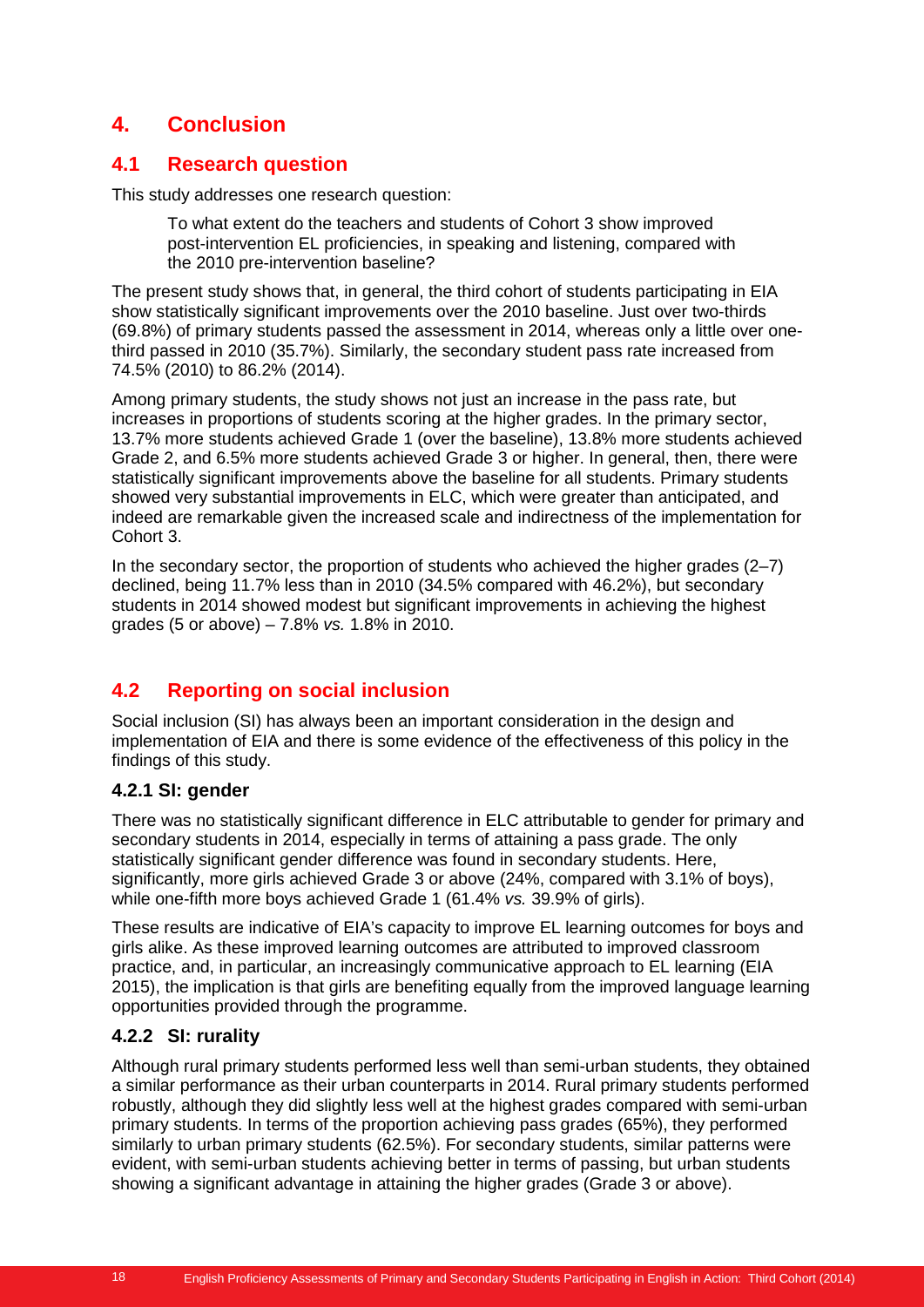There are significant differences in EL proficiency among the various administrative divisions of the country. While no students in two divisions (Rangpur and Rajshahi) fail in either primary or secondary schools, elsewhere the picture is more varied. In Sylhet, for example, students are among the weakest in both primary and secondary.

As already noted, the purpose of large-scale quantitative studies is to gauge and report on performance, rather than explain it. While it is clear, even from this brief discussion, that there are a number of matters that would benefit from more detailed research, it is equally clear from the results of this study that EIA is continuing to make a significant impact on learning outcomes.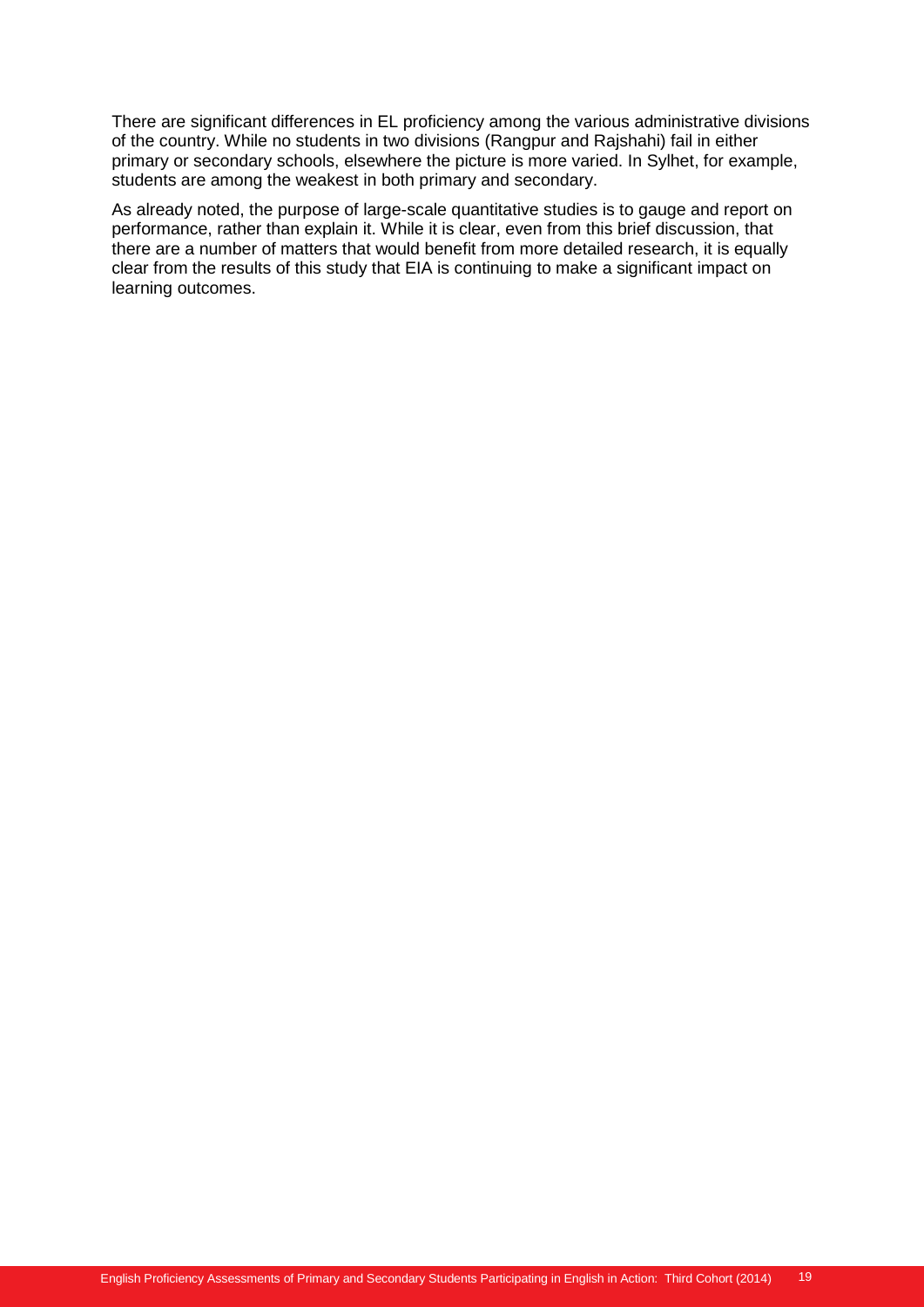#### **References**

Education Watch (2011) *Exploring low performance in Education: The Case Study of Sylhet division*, available at: [www.campebd.org/download/EW2009-10FullReportEnglish.pdf](http://www.campebd.org/download/EW2009-10FullReportEnglish.pdf)

EIA (2009a) *An Assessment of Spoken English Competence Among School Students, Teachers and Adults in Bangladesh, (Baseline Study 1).* Dhaka: EIA.

EIA (2012) *English Proficiency Assessments of Primary and Secondary Teachers and Students Participating in English in Action (Study 3a2).* Dhaka: EIA.

EIA (2014) *English Proficiency Assessments of Primary and Secondary Teachers and Students Participating in English in Action: Second Cohort (2013)*. Dhaka: EIA.

EIA (2015) *Classroom Practices of Primary and Secondary School Teachers Participating in English in Action: Third Cohort (2014).* Dhaka: EIA.

Hamid, O.M. (2011) 'Planning for failure: English and language policy and planning in Bangladesh', in J.A. Fishman and O. García (eds) *Handbook of Language and Ethnic Identify: the success- failure continuum in language and ethnic identify efforts* (pp. 192–203). (Volume 2). Oxford: Oxford University Press.

Hamid, M.O. & Balfour, R.B.J. (2008) 'Will CLT bail out the bogged down ELT in Bangladesh?', *English Today*, 24:16–24

Kraft, R.J., Ehsan, A. and & Khanam, R. (2009) *Comprehensive Primary Teacher Education and Continuing Professional Development: A Framework for Reform*. Dhaka: UNICEF.

Rahman, A., Kobir, Md. M. & Afroze, R. (2006) *Effect of BRAC-PACE Training on English Language Learning of Teachers in Rural Non-Government Secondary Schools*. Dhaka: BRAC Centre.

Trinity College London (2007) *Relating the Trinity College London GESE and ISE examinations to the Common European Framework of Reference – project summary*. London: Trinity College London.

Trinity College London (2009) *Graded Examinations in Spoken English (GESE). Syllabus from 2010*. London: Trinity College London.

Trinity College London (2013) *Exam Information: Graded Examinations in Spoken English (GESE).* London: Trinity College London

UNESCO (2012) *2012 Education for all Global Monitoring Report – Youth Skills and Work: Statistical Tables – long version*. Paris: UNESCO.

UNICEF (2010) *A Case for Geographic Targeting of Basic Social Services to Mitigate Inequalities in Bangladesh*, available online at: [http://www.unicef.org/socialpolicy/files/Geo\\_targeting\\_web.pdf](http://www.unicef.org/socialpolicy/files/Geo_targeting_web.pdf)

World Bank (2008) *Education for all in Bangladesh: Where does Bangladesh stand in achieving EFA Goals by 2015?* Bangladesh Development Series, Paper no. 24 Dhaka: World Bank.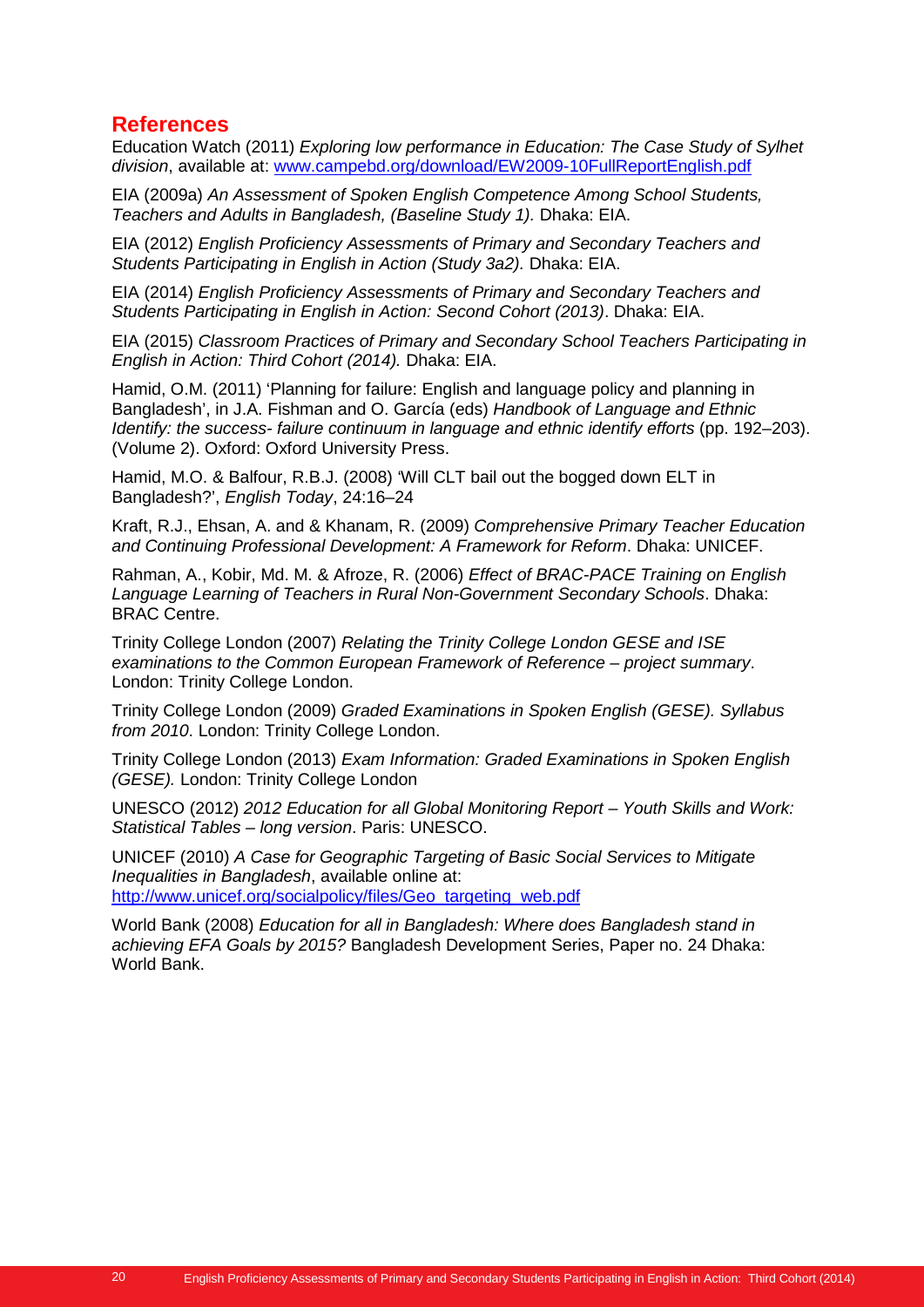## **Appendix 1: Planned and actual sample strategy**

The planned sample (Table A1.1) is derived from the multi-layer stratified random sample based from division, upazila and schools level, and then within a school by choosing the two EIA teachers' classes and random sampling ten students from each class. The power analysis and suggested sample sizes for 2013 study sample size (given in Annex 1) were used to determine minimum sample sizes to compare 2010 with 2014. The process is described following the planned and adjusted samples (Tables A1.1 and A1.2).

|                 |      |     | <b>Overall Primary Secondary</b> |
|-----------------|------|-----|----------------------------------|
| No. of upazilas | 11   | 11  | 11                               |
| No. of schools  | 55   | 28  | 27                               |
| No of students  | 1100 | 560 | 540                              |

*Table A1.1: Original planned sample* 

Number of EL assessors: 5

*Table A1.2: Adjusted sample (to respond to fieldwork contingencies)*

|                 |      |     | <b>Overall Primary Secondary</b> |
|-----------------|------|-----|----------------------------------|
| No. of upazilas | 11   | 11  | 11                               |
| No. of schools  | 55   | 28  | 27                               |
| No. of students | 1100 | 560 | 540                              |

#### **Initial sample selection**

The steps in determining the upazilas for the planned sample size were as follows:

- 1. Reviewed spread of EIA Cohort 3 upazilas (112) across 7 divisions; calculated the proportion of EIA upazilas in each division (see Table A1.3 below).
- 2. Agreed to take a 10% sample of upazilas (11 upazilas).
- 3. Calculated the proportion of upazilas to be selected per division if conducting research in 11 upazilas in total (see Table A1.3).
- 4. Randomly selected upazilas for each division, according to the numbers specified (column 4). The following upazilas were selected, as shown in Table A1.4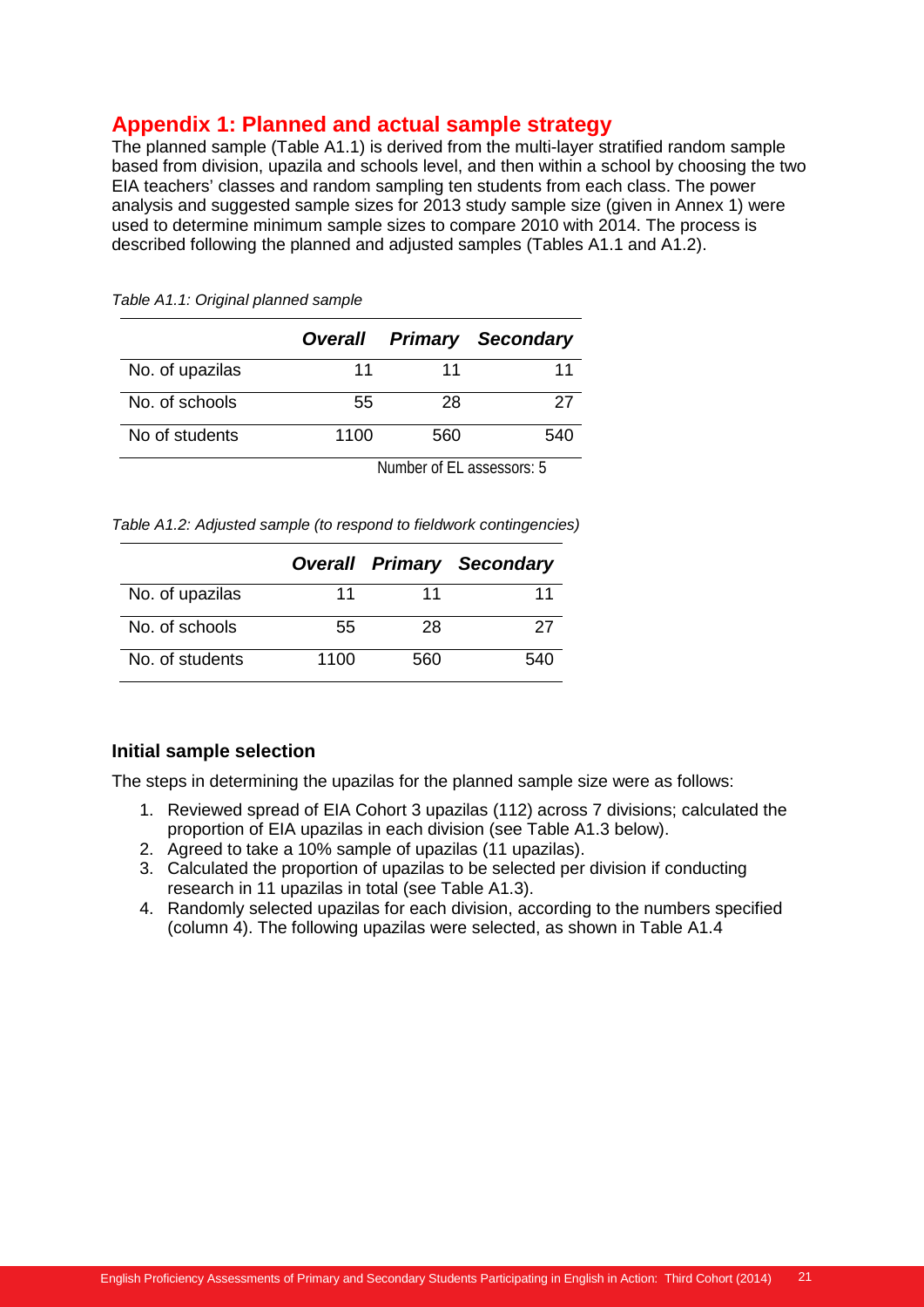| <b>Division</b> | No. of EIA-<br>active upazilas,<br>per division | % of EIA-<br>active<br>upazilas, per<br>division | <b>Multiples for</b><br>selection |
|-----------------|-------------------------------------------------|--------------------------------------------------|-----------------------------------|
| <b>Barishal</b> | 10                                              | 8.93                                             | 1                                 |
| Dhaka           | 28                                              | 25.00                                            | 3                                 |
| Khulna          | 17                                              | 15.18                                            | 2                                 |
| Rangpur         | 11                                              | 9.82                                             | 1                                 |
| Rajshahi        | 14                                              | 12.50                                            | 1                                 |
| Syhlet          | 10                                              | 8.93                                             | 1                                 |
| Chittagong      | 22                                              | 19.64                                            | 2                                 |
| <b>Total</b>    | 112                                             | 100.00                                           | 11                                |

*Table A1.3: Number of upazilas sampled based on EIA-active upazilas in each division*

*Table A1.4: Sampled upazilas in each division*

| <b>Division</b> | Upazila                                             |
|-----------------|-----------------------------------------------------|
| <b>Barishal</b> | Mirzaganj                                           |
| Khulna          | Rampal                                              |
|                 | Dascope (changed to Khulna Sadar later - see below) |
| Chittagong      | Sitakunda                                           |
|                 | Raozan                                              |
| <b>Dhaka</b>    | Nadail                                              |
|                 | Manikgonj                                           |
|                 | Mirzapur                                            |
| Syhlet          | <b>Syhlet Sadar</b>                                 |
| Rajshahi        | Sirajgonj                                           |
| Rangpur         | Pirgonj                                             |

#### **Selection of schools**

- 5. As per the sampling strategy, the target sample number is 50 schools and, on this basis, 55 schools were chosen from 11 upazilas with an equal number of schools chosen per upazila. Equal numbers of primary and secondary schools were aimed for, giving 28 primary and 27 secondary (2–3 primary schools and 2–3 secondary schools per upazila).
- 6. Obtained complete school lists for each upazila selected (primary and secondary). Categorised each school as either rural or urban (from EIA school questionnaire information in PMIS).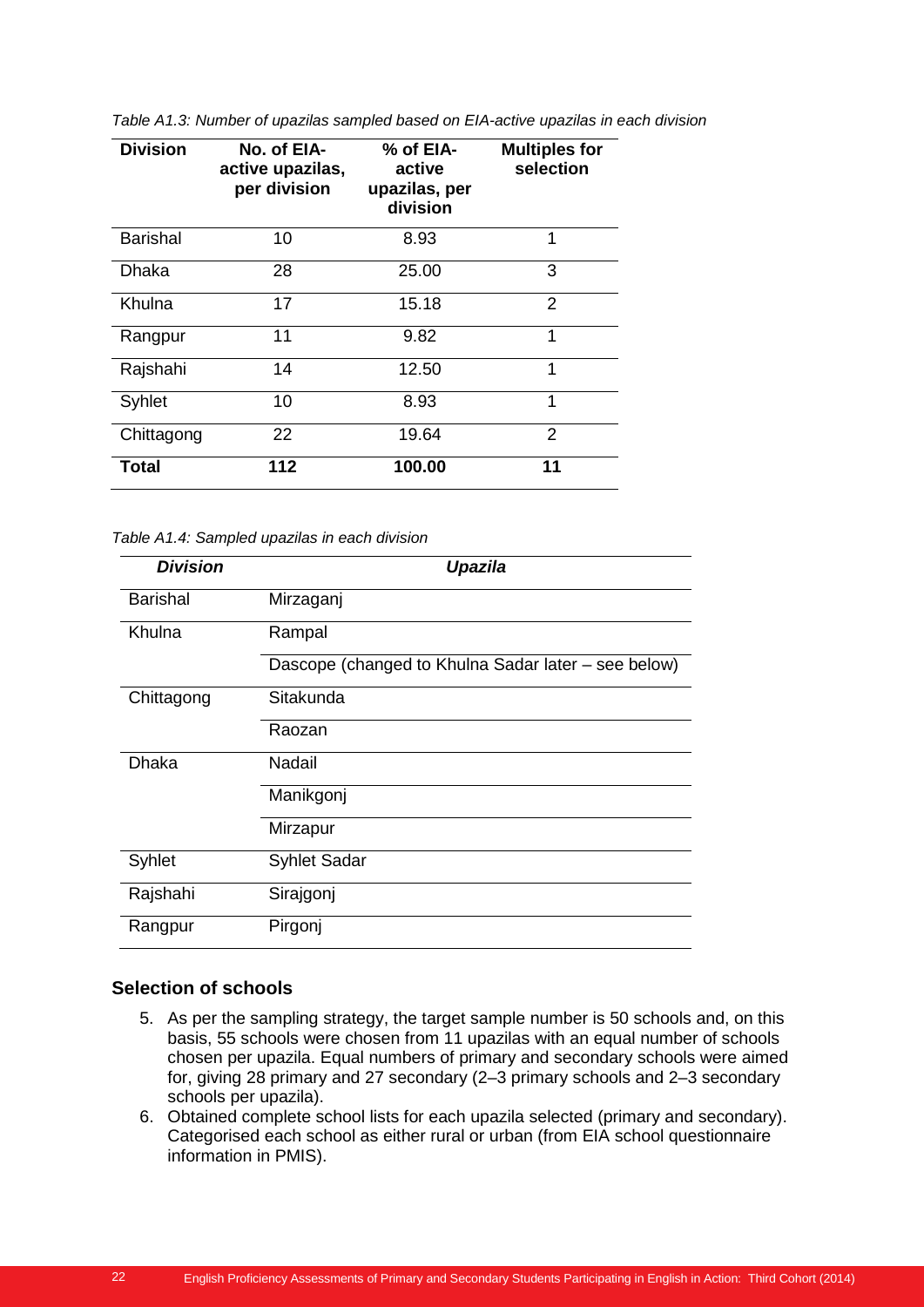- 7. Randomly selected 80% rural and 20% urban schools in each upazila primary then secondary (80/20, the proportion of rural/urban schools in the Cohort 3 population). From this the school list for each upazila was formed.
- 8. Drew up tentative fieldwork schedules for 5 ELC assessors (4 going to 2 upazilas; 1 going to 3) to cover all schools selected.

#### **Sample decisions made post-initial sample selection**

- 9. One upazila selected (Dascope, Khulna) was identified as very remote and difficult to travel around (no roads, rivers, only travel via motorbike), so it was not possible to do research there. Another EIA-active upazila was therefore randomly selected from Khulna division (Khulna Sadar), then the steps 5-8 above were carried out.
- 10. Telephoned each secondary school selected to check if they would be used as PSC/PECE (public examinations) venues on the proposed ELC testing dates. Approximately half of the secondary schools selected were being used, so they would not be available for research. In response, the complete school list was revisited and schools were randomly selected from the other secondary schools left in the upazila. These were then called to check if they were being used as venues – until there was a full list of available schools.

#### **Annex 1: Power analysis sample sizes**

Table A1.5 gives the suggested sample sizes for 2014, Cohort 3 ELC sample size from a power analysis, based on that conducted for the 2013 Cohort 2 study.

|                       | <b>No of students</b> |                  |       |  |  |
|-----------------------|-----------------------|------------------|-------|--|--|
|                       | <b>Primary</b>        | <b>Secondary</b> | Total |  |  |
| Sample size (power 1) | 231                   | 221              | 434   |  |  |
| Sample size (power 2) | 237                   | 247              | 484   |  |  |
| Sample size (power 3) | 265                   | 278              | 543   |  |  |
| 2013 actual           | 463                   | 421              | 884   |  |  |
| 2014 actual           | 579                   | 480              | 1059  |  |  |

*Table A1.5: Power analysis for 2013 sample*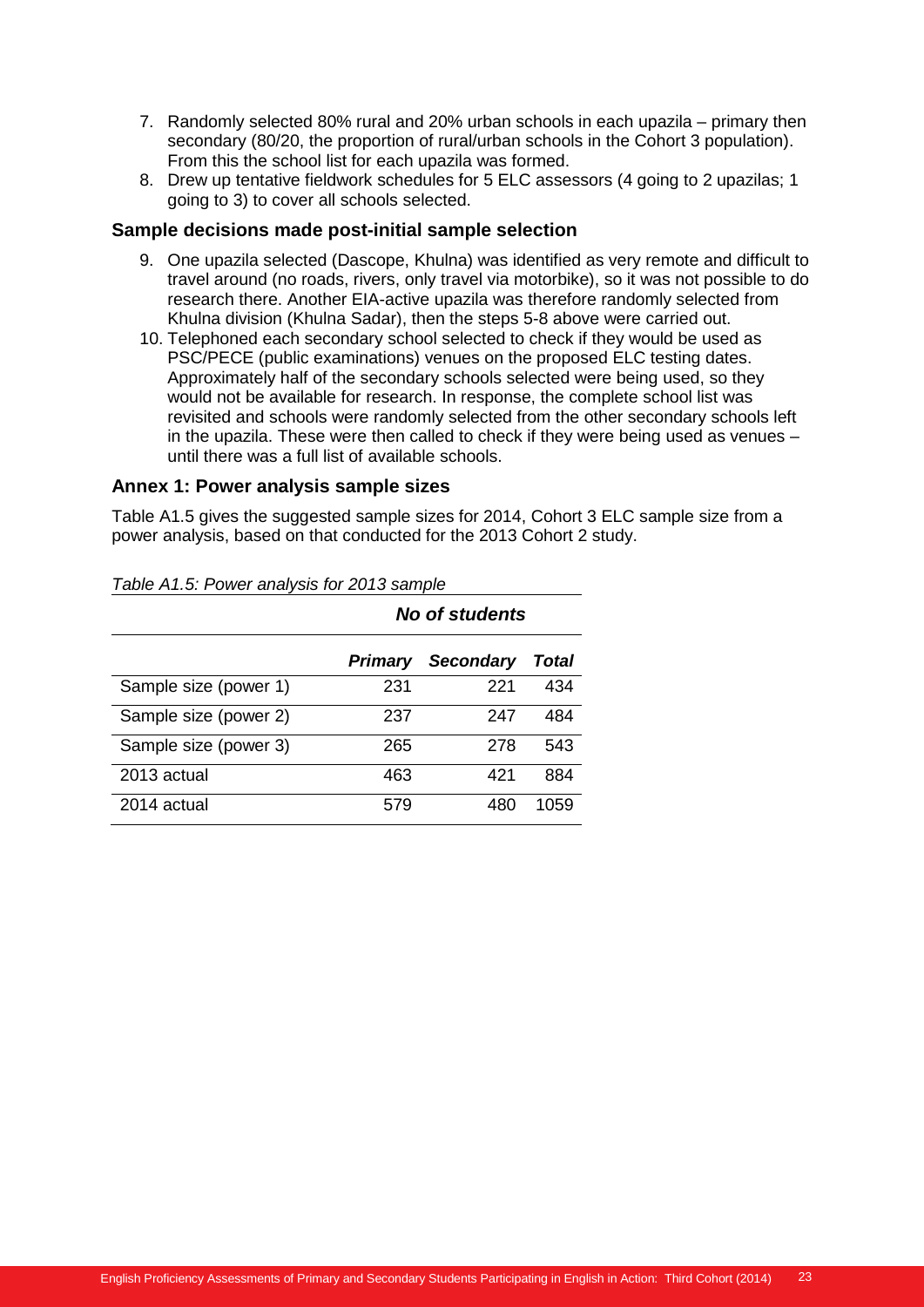## **Appendix 2: Data-cleaning steps**

- Checked each line of data entry and amended entry errors.
- Added telephone numbers from PMIS where phone numbers were not collected through the assessment sheet (Note: Telephone numbers were to be used as the teacher ID).
- Added rural/semi-urban/urban categorisation from PMIS.
- Ensured consistency in data e.g. spellings of upazila, school, class, gender.

Note: In some instances the phone number and/or rural/semi-urban/urban categorisation were not available. In these instances the cell was left blank.

- A data screening exercise by range checking, and checking variable values against predefined maximum and minimum bounds to catch spurious values or data entry;
- Contingency tables constructed to carry out consistency checks.
- Missing data, non-responses, data imputation for missing values dealt with, and outlier detection to ensure the data is in right shape and format for analysis.
- Data transformation, involving re-categorising and altering variables (e.g. from original string to numerical variable).
- Derived/newly created variables from existing variables.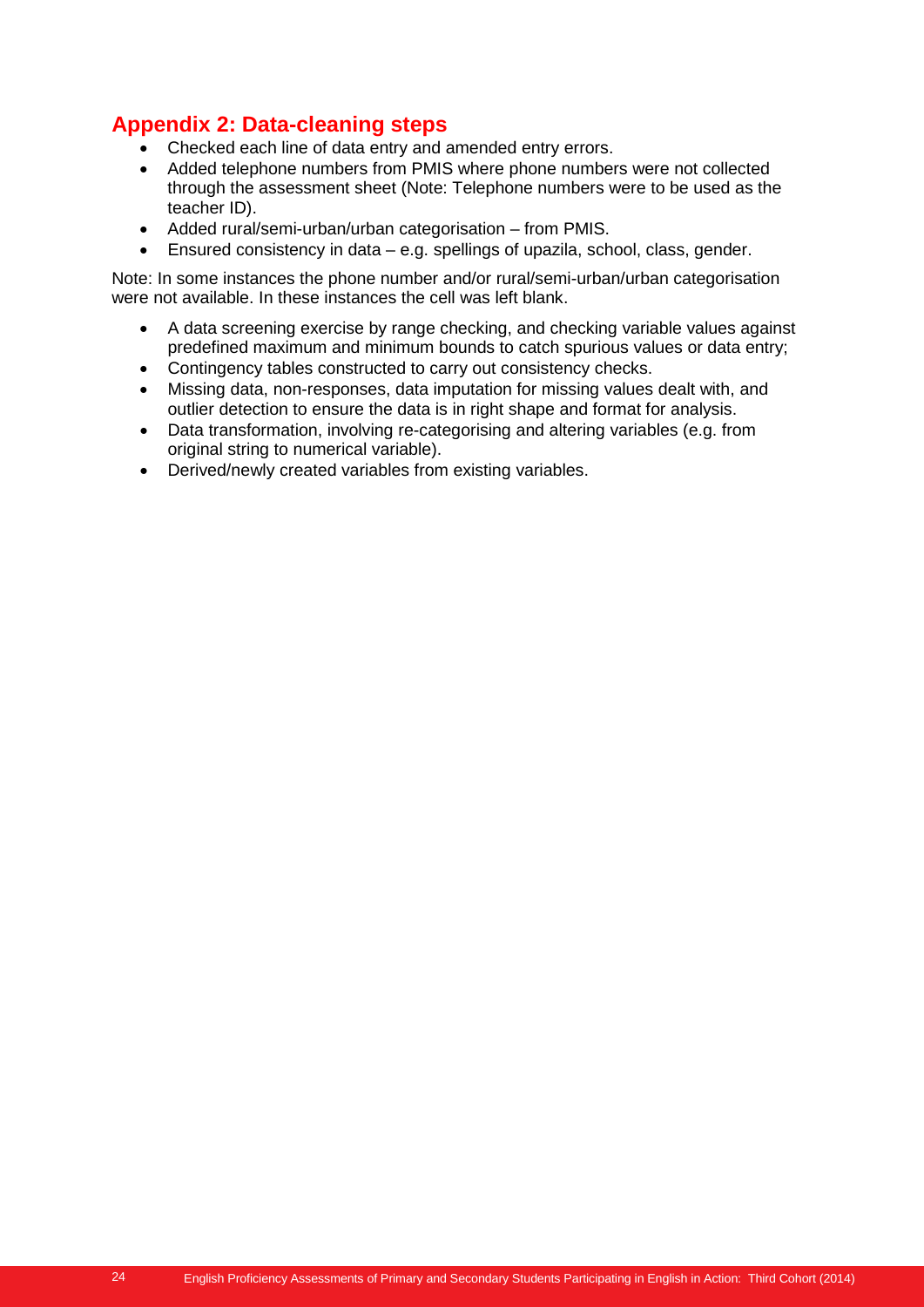## **Appendix 3: Statistical tables for the figures used in the report A) PRIMARY STUDENT DATA**

| Year Data:<br>2010,<br>2011,<br>2013, 2014 |               |       |       |       | Grade |      |      |      | Total |
|--------------------------------------------|---------------|-------|-------|-------|-------|------|------|------|-------|
|                                            |               | 0     | 1     | 2     | 3     | 4    | 5    | 6    |       |
|                                            | 2010 (N=3507) | 64.8% | 30.1% | 4.2%  | 0.6%  | 0.1% | 0.2% |      | 100%  |
|                                            | 2011 (N=784)  | 49.9% | 39.4% | 9.8%  | 0.9%  |      |      |      | 100%  |
|                                            | 2013 (N=463)  | 30.2% | 43.8% | 18.4% | 6.5%  | 1.1% |      |      | 100%  |
|                                            | 2014(N=579)   | 30.4% | 59.1% | 6.9%  | 2.8%  | 0.7% |      | 0.2% | 100%  |

| Gender |               |       | Grade  |      |      |      |  |      |      |  |
|--------|---------------|-------|--------|------|------|------|--|------|------|--|
|        |               |       | 6<br>4 |      |      |      |  |      |      |  |
|        | Female(N=315) | 30.2% | 62.2%  | 5.1% | 1.9% | 0.3% |  | 0.3% | 100% |  |
|        | $Male(N=264)$ | 30.7% | 55.3%  | 9.1% | 3.8% | 1.1% |  | 0.0% | 100% |  |
| Total  |               | 30.4% | 59.1%  | 6.9% | 2.8% | 0.7% |  | 0.2% | 100% |  |

| School<br>location |                         |       | Grade |       |      |      |   |      |      |  |
|--------------------|-------------------------|-------|-------|-------|------|------|---|------|------|--|
|                    |                         | 0     |       | 2     | 3    | 4    | 5 | 6    |      |  |
|                    | Rural (N=320)           | 35.0% | 57.8% | 5.9%  | .6%  | .3%  |   | .3%  | 100% |  |
|                    | Semi-urban<br>$(N=139)$ | 13.7% | 63.3% | 12.2% | 8.6% | 2.2% |   | 0.0% | 100% |  |
|                    | $Urban(N=120)$          | 37.5% | 57.5% | 3.3%  | 1.7% |      |   |      | 100% |  |
| Total              |                         | 30.4% | 59.1% | 6.9%  | 2.8% | 0.7% |   | 0.2% | 100% |  |

| School   |                   |       |       |       | Grade |      |   |      | Total |
|----------|-------------------|-------|-------|-------|-------|------|---|------|-------|
| location |                   |       |       |       |       |      |   |      |       |
|          |                   | 0     | 1     | 2     | 3     | 4    | 5 | 6    |       |
|          | Barisal(N=60)     | 40.0% | 45%   | 15%   |       |      |   |      | 100%  |
|          | Chittagong(N=100) | 19.0% | 70.0% | 7.0%  | 2.0%  | 1.0% |   |      | 100%  |
|          | $Dhaka(N=139)$    | 43.2% | 47.5% | 5.0%  | 4.3%  |      |   |      | 100%  |
|          | Khulna(N=100)     | 43.0% | 51.0% | 4.0%  | 2.0%  |      |   |      | 100%  |
|          | Rajshahi(N=40)    | 0.0%  | 75.0% | 20.0% | 5.0%  |      |   |      | 100%  |
|          | Rangpur(N=80)     | 0.0%  | 86.3% | 5.0%  | 5.0%  | 3.8% |   |      | 100%  |
|          | Sylhet(N=60)      | 50.0% | 48.3% | 1.7%  |       |      |   |      | 100%  |
| Total    |                   | 30.4% | 59.1% | 6.9%  | 2.8%  | 0.7% |   | 0.2% | 100%  |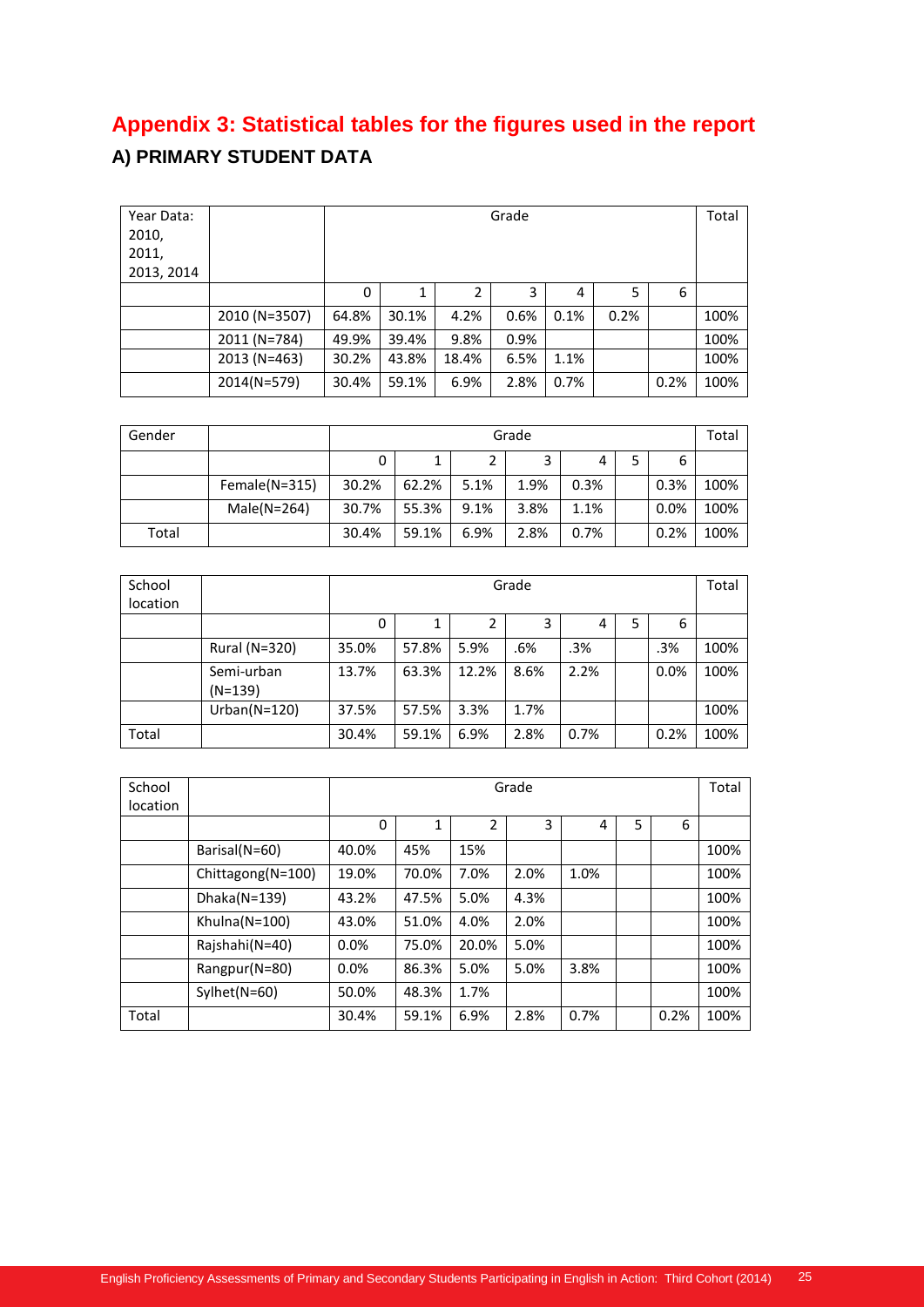## **B) SECONDARY STUDENT DATA**

| Year data:  |               |       |       |       | Grade |       |      |      |      | Total |
|-------------|---------------|-------|-------|-------|-------|-------|------|------|------|-------|
| 2010, 2011, |               |       |       |       |       |       |      |      |      |       |
| 2013, 2014  |               |       |       |       |       |       |      |      |      |       |
|             |               | 0     |       | 2     | 3     | 4     | 5    | 6    |      |       |
|             | 2010 (N=2041) | 25.5% | 33.0% | 23.2% | 11.2% | 7.0%  | 1.4% | 0.5% | 0.1% | 100%  |
|             | 2011 (N=317)  | 10.4% | 20.2% | 24.6% | 21.8% | 12.9% | 6.0% | 3.5% | 0.6% | 100%  |
|             | 2013 (N=421)  | 13.8% | 25.9% | 27.1% | 22.1% | 9.0%  | 2.1% |      |      | 100%  |
|             | 2014(N=480)   | 17.3% | 48.3% | 18.5% | 6.7%  | 1.5%  | 3.8% | 1.5% | 2.5% | 100%  |

| Gender |                  |       | Grade       |       |      |      |      |      |      |      |  |
|--------|------------------|-------|-------------|-------|------|------|------|------|------|------|--|
|        |                  |       | ₹<br>6<br>4 |       |      |      |      |      |      |      |  |
|        | Female $(N=291)$ | 17.9% | 39.9%       | 18.2% | 9.3% | 2.4% | 5.8% | 2.4% | 4.1% | 100% |  |
|        | Male (N=189)     | 16.4% | 61.4%       | 19.0% | 2.6% |      | .5%  |      |      | 100% |  |
| Total  |                  | 17.3% | 48.3%       | 18.5% | 6.7% | 1.5% | 3.8% | 1.5% | 2.5% | 100% |  |

| School<br>location |                   |       | Grade |       |      |      |       |      |       |      |
|--------------------|-------------------|-------|-------|-------|------|------|-------|------|-------|------|
|                    |                   | 0     |       |       | 3    | 4    |       | 6    |       |      |
|                    | Rural (N=360)     | 17.8% | 53.3% | 20.0% | 7.8% | .3%  | .3%   | .6%  | 0.1%  | 100% |
|                    | Semi-urban (N=60) | 11.7% | 60.0% | 21.7% | 3.3% | 3.3% |       |      |       | 100% |
|                    | Urban ( $N=60$ )  | 20.0% | 6.7%  | 6.7%  | 3.3% | 6.7% | 28.3% | 8.3% | 20.0% | 100% |
| Total              |                   | 17.3% | 48.3% | 18.5% | 6.7% | 1.5% | 3.8%  | 1.5% | 2.5%  | 100% |

| Division |                |       |       |       | Grade |      |       |      |       | Total |
|----------|----------------|-------|-------|-------|-------|------|-------|------|-------|-------|
|          |                | 0     | 1     | 2     | 3     | 4    | 5     | 6    | 7     |       |
|          | <b>Barisal</b> | 5.0%  | 57.5% | 22.5% | 10.0% | 2.5% | 2.5%  |      |       | 100%  |
|          | Chittagong     | 15.0% | 47.0% | 29.0% | 5.0%  | 2.0% |       | 2.0% |       | 100%  |
|          | <b>Dhaka</b>   | 24.3% | 42.9% | 23.6% | 9.3%  |      |       |      |       | 100%  |
|          | Khulna         | 11.3% | 36.3% |       | 5.0%  | 5.0% | 21.3% | 6.3% | 15.0% | 100%  |
|          | Rajshahi       |       | 65.0% | 15.0% | 20.0% |      |       |      |       |       |
|          | Rangpur        |       | 78.3% | 18.3% | 3.3%  |      |       |      |       |       |
|          | Sylhet         | 57.5% | 32.5% | 10.0% |       |      |       |      |       |       |
| Total    |                | 17.3% | 48.3% | 18.5% | 6.7%  | 1.5% | 3.8%  | 1.5% | 2.5%  | 100%  |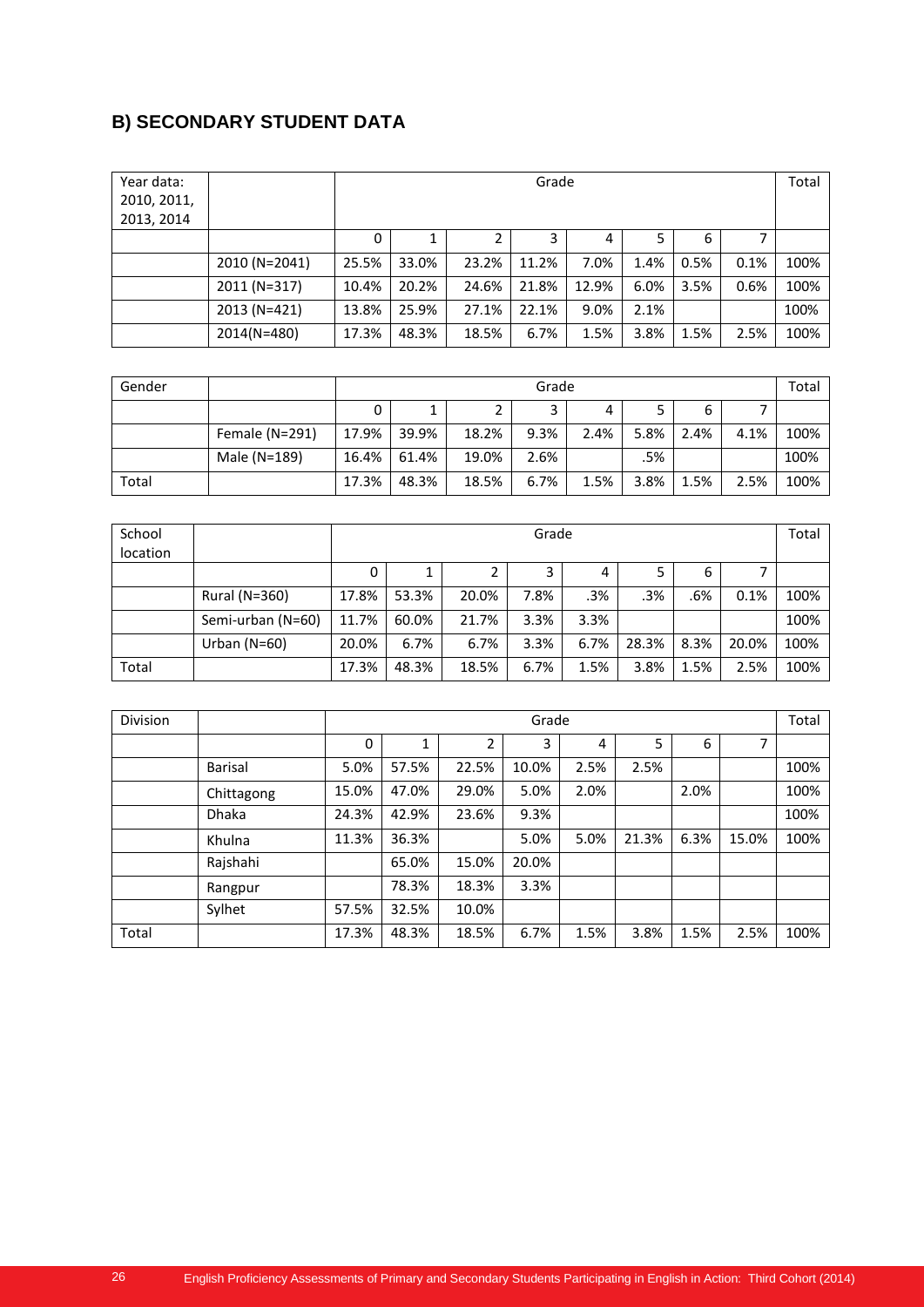# **Appendix 4: Statistical significance tests used in the report**

## **A) PRIMARY STUDENT STATISTICAL SIGNIFICANCE TESTS**

Year Data: 2010, 2011, 2013, 2014

#### 2010 vs 2014: there is a significant difference. *p*<0.01

|                                                                    | Value    | df | Asymp. Sig. (2-sided) |
|--------------------------------------------------------------------|----------|----|-----------------------|
|                                                                    |          |    |                       |
| Pearson Chi-Square                                                 | 39.958a  | 5  | .000                  |
| Likelihood Ratio                                                   | 12.007   | 5  | .000                  |
| N of Valid Cases                                                   | 4086     |    |                       |
| 2010 vs 2014: there is a significant difference, $p<0.01$          |          |    |                       |
|                                                                    |          |    |                       |
|                                                                    |          |    |                       |
|                                                                    | Value    | df | Asymp. Sig. (2-sided) |
|                                                                    |          |    |                       |
| Pearson Chi-Square                                                 | 8.598a   | 4  | .126                  |
| Likelihood Ratio                                                   | 9.007    | 4  | .109                  |
| N of Valid Cases                                                   | 579      |    |                       |
| Female vs male: there is no significant different                  |          |    |                       |
|                                                                    |          |    |                       |
|                                                                    | Value    | df | Asymp. Sig. (2-sided) |
|                                                                    |          |    |                       |
| Pearson Chi-Square                                                 | 130.020a | 30 | .000                  |
| Likelihood Ratio                                                   | 158.521  | 30 | .000                  |
| N of Valid Cases                                                   | 579      |    |                       |
| Sig different among the seven divisions, $p<0.01$                  |          |    |                       |
|                                                                    |          |    |                       |
|                                                                    | Value    | df | Asymp. Sig. (2-sided) |
|                                                                    |          |    |                       |
| Pearson Chi-Square                                                 | 55.714a  | 10 | .000                  |
| Likelihood Ratio                                                   | 54.301   | 10 | .000                  |
| N of Valid Cases                                                   | 579      |    |                       |
| Sig different among the semi-urban, rural and urban area, $p<0.01$ |          |    |                       |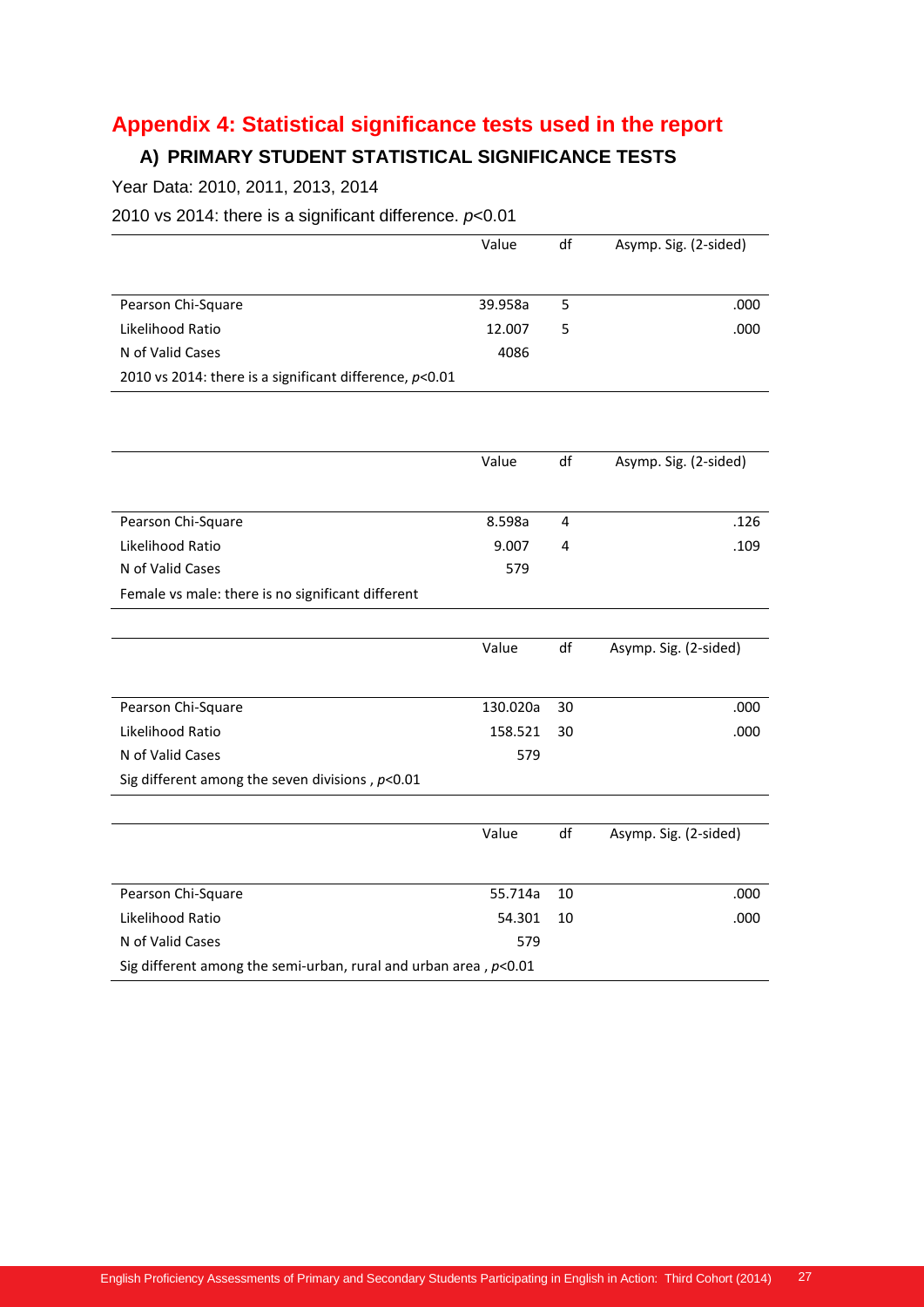## **B) SECONDARY STUDENT STATISTICAL SIGNIFICANCE TESTS**

Year data: 2010, 2011, 2013, 2014

2010 vs 2014: There is a significant difference; *p*<0.01

|                                                                    | Value    | df             | Asymp. Sig. (2-sided) |
|--------------------------------------------------------------------|----------|----------------|-----------------------|
|                                                                    |          |                |                       |
| Pearson Chi-Square                                                 | 19.958a  | 5              | .000                  |
| Likelihood Ratio                                                   | 21.768   | 5              | .000                  |
| N of Valid Cases                                                   | 2521     |                |                       |
| 2010 vs 2014: there is a significant difference, $p<0.01$          |          |                |                       |
|                                                                    |          |                |                       |
|                                                                    | Value    | df             | Asymp. Sig. (2-sided) |
|                                                                    |          |                |                       |
| Pearson Chi-Square                                                 | 44.230a  | $\overline{7}$ | .000                  |
| Likelihood Ratio                                                   | 56.694   | 7              | .000                  |
| N of Valid Cases                                                   | 480      |                |                       |
| Female vs male: there is no significant different                  |          |                |                       |
|                                                                    |          |                |                       |
|                                                                    | Value    | df             | Asymp. Sig. (2-sided) |
|                                                                    |          |                |                       |
| Pearson Chi-Square                                                 | 282.985a | 42             | .000                  |
| Likelihood Ratio                                                   | 259.104  | 42             | .000                  |
| N of Valid Cases                                                   | 480      |                |                       |
| Sig different among the seven divisions, $p<0.01$                  |          |                |                       |
|                                                                    |          |                |                       |
|                                                                    | Value    | df             | Asymp. Sig. (2-sided) |
|                                                                    |          |                |                       |
| Pearson Chi-Square                                                 | 267.363a | 14             | .000                  |
| Likelihood Ratio                                                   | 188.086  | 14             | .000                  |
| N of Valid Cases                                                   | 480      |                |                       |
| Sig different among the semi-urban, rural and urban area, $p<0.01$ |          |                |                       |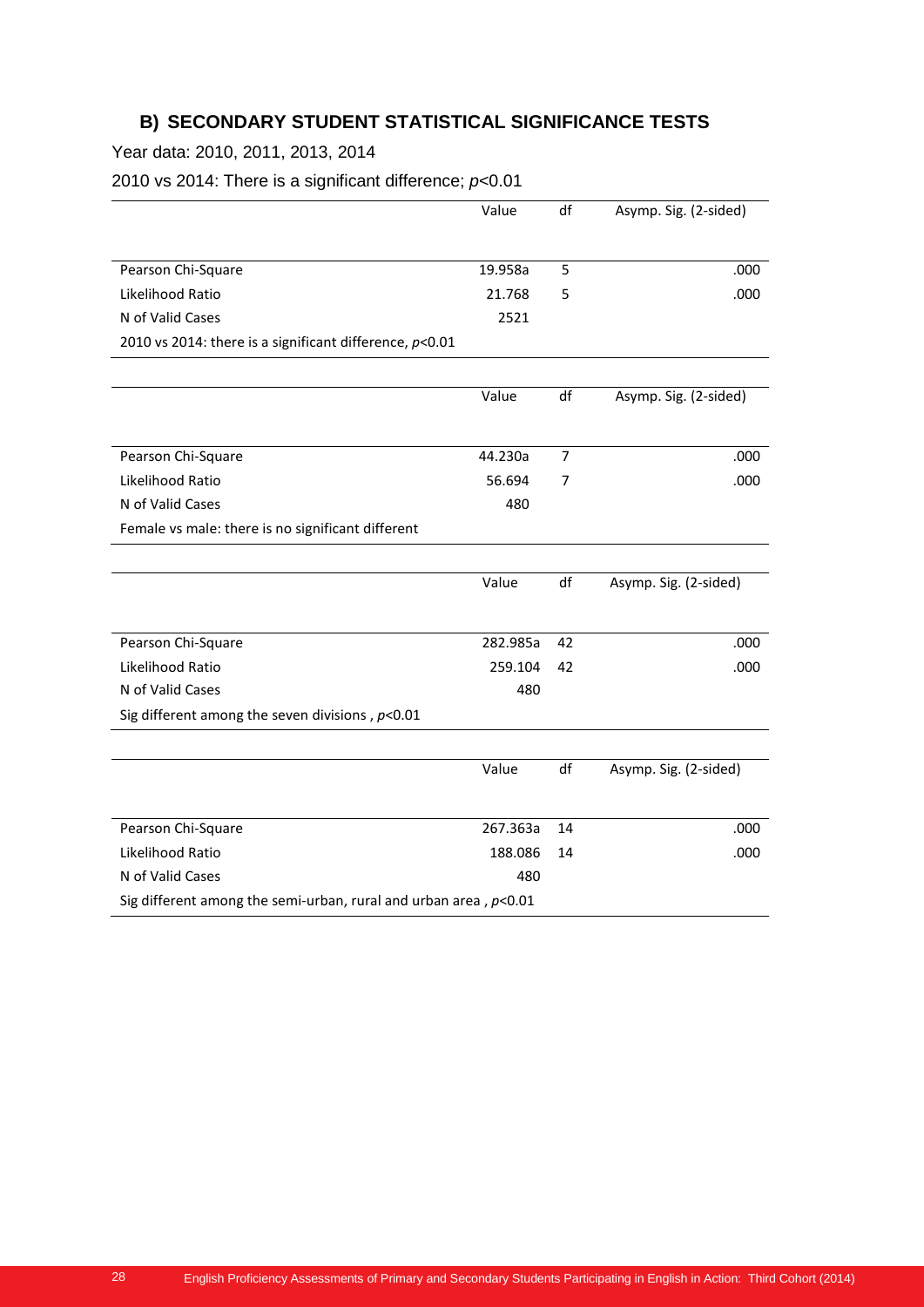## **Appendix 5: Trinity College GESE grade descriptions**

## Summary of language requirements for each grade

Below is a summary of the language requirements for each grade. For Grades 4 to 11, the subject areas for the Conversation phase are also given. For full details of the requirements of each grade, including the communicative skills, please refer to the individual grade pages.

| Grade | Language functions                                                                                                                                                                                                                                                                                                                     | Grammar                                                                                                                                                                                                                                                                                                                                                                                                                                                                                                                | Lexis                                                                                                                                                                                                                                                                                                                                                    | <b>Phonology</b>                                                                                                                                                                                                                                    |
|-------|----------------------------------------------------------------------------------------------------------------------------------------------------------------------------------------------------------------------------------------------------------------------------------------------------------------------------------------|------------------------------------------------------------------------------------------------------------------------------------------------------------------------------------------------------------------------------------------------------------------------------------------------------------------------------------------------------------------------------------------------------------------------------------------------------------------------------------------------------------------------|----------------------------------------------------------------------------------------------------------------------------------------------------------------------------------------------------------------------------------------------------------------------------------------------------------------------------------------------------------|-----------------------------------------------------------------------------------------------------------------------------------------------------------------------------------------------------------------------------------------------------|
|       | Exchanging greetings<br>I Giving personal<br>information, e.g.<br>name, age<br>I Identifying and<br>naming items<br>given in the lexical list<br>Leave-taking                                                                                                                                                                          | Understand<br>I Imperatives for common<br>actions, e.g. go, come, show,<br>point, give touch, stand up<br>Cuestion words what? how<br>many? how old?<br>Demonstratives this, that<br>these, those<br><b>Understand and use</b><br>The present simple tense<br>of the verb to be<br>Common nouns in singular<br>and plural (regular and<br>irregular), e.g. shoe/shoes,<br>foot/feet<br>Simple adjectives, e.g. small<br>tall green<br>Determiners a, the, my, your,<br>his, her<br>Pronounsi, you, he, she,<br>it they | Personal information<br>I Immediate<br>surroundings<br>including classroom<br>objects<br><b>Basic parts of the face</b><br>and body<br>Common animals<br>(domestic, farm<br>and wild)<br>Cardinal numbers up<br>to 20<br><b>Colours</b><br>I Everyday items of<br>clothing<br>Phrases and<br>expressions relating<br>to the list of language<br>fundions | I The correct<br>pronunciation of<br>common words<br>relevant to the lexical<br>areas listed                                                                                                                                                        |
|       | Indicating the position<br>of people and objects<br>Describing people,<br>animals, objects and<br>places very simply<br>Stating simple facts<br>l Informing about<br>possessions<br>Asking very simple<br>questions about<br>personal details                                                                                          | Understand<br>Present simple tense<br>questions<br>Question words who? when?<br>Present continuous tense<br>auestions<br>Determiners some, any<br><b>Understand and use</b><br>Present simple tense<br>There is/are and has/have<br>got/have you got? Do you<br>have?<br>Cuestion words where? how?<br>Prepositions of place in, on,<br>under, between, next to<br>Determiners their, its<br><b>Possessive pronouns</b><br>mine, yours, his, hers<br>Yes/ho answers to present<br>continuous tense questions           | Rooms in the home<br>Household objects<br>Family and friends<br><b>Pets</b><br><b>Possessions</b><br>Days of the week and<br>months of the year<br>Cardinal numbers up<br>to 50<br>Phrases and<br>expressions relating<br>to the list of language<br>fundions                                                                                            | I The correct<br>pronunciation of<br>words relevant to the<br><b>exical areas listed</b><br><b>Basic intonation</b><br>patterns for simple<br>questions<br>Contractions, e.g. I've,<br>I'm, he's                                                    |
|       | I Describing daily<br>routines and times<br>I Giving dates<br>Expressing ability and<br>in ability<br><b>Giving very simple</b><br>directions and<br>locations<br>Describing current<br>activities of real<br>people or those in<br>pictures<br>Describing states in<br>the past<br>Asking simple<br>questions about<br>ever yday life | Present continuous tense<br>Can and can't<br>Prepositions of movement<br>from, to, up, down, along,<br>across<br>Prepositions of time on.<br>in at<br>Prepositions of place near,<br>in front of, behind, opposite<br>Rast tense of the verb to be<br>Link words and, and then                                                                                                                                                                                                                                         | I Jobs<br>Places in the local<br>area<br>Place of study<br>I Home life<br>I Weather<br><b>I</b> Free time<br>If Times and dates<br>Ordinal numbers up to<br>31 <sup>e</sup> for dates<br>Phrases and<br>expressions relating<br>to the list of language<br>fundions                                                                                      | I The correct<br>pronunciation of<br>words relevant to the<br>lexical areas listed<br>If The use of<br>contractions where<br>appropriate<br><b>Basic stress and</b><br>intonation patterns<br>for words, short<br>sentences and simple<br>questions |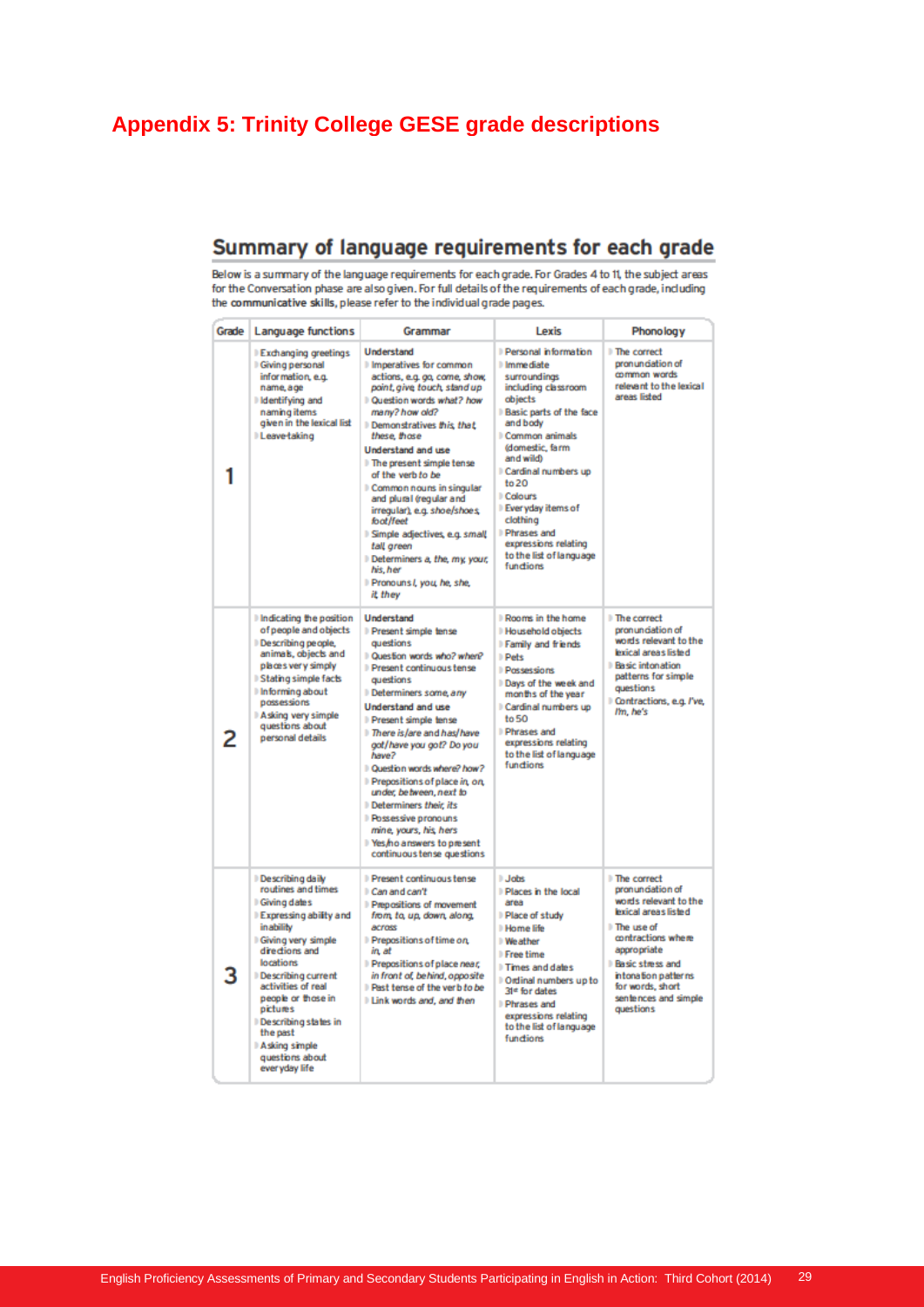| Grade | Language<br>functions                                                                                                                                                                                                                                               | Grammar                                                                                                                                                                                                                                                                                                                                               | Lexis                                                                                                                                                                                                                                                                                                                                                                       | Phonology                                                                                                                                                                                                                                                                                                                                     | Subject areas for the<br>Conversation phase                                                                                                                                                              |
|-------|---------------------------------------------------------------------------------------------------------------------------------------------------------------------------------------------------------------------------------------------------------------------|-------------------------------------------------------------------------------------------------------------------------------------------------------------------------------------------------------------------------------------------------------------------------------------------------------------------------------------------------------|-----------------------------------------------------------------------------------------------------------------------------------------------------------------------------------------------------------------------------------------------------------------------------------------------------------------------------------------------------------------------------|-----------------------------------------------------------------------------------------------------------------------------------------------------------------------------------------------------------------------------------------------------------------------------------------------------------------------------------------------|----------------------------------------------------------------------------------------------------------------------------------------------------------------------------------------------------------|
|       | <b>Talking about past</b><br>events<br>l Talking about future<br>plans and intentions<br><b>Expressing simple</b><br>comparisons<br>Expressing likes and<br>dislikes<br>Describing manner<br>and frequency                                                          | Past simple tense of<br>regular and common<br>irregular verbs<br>Going to future<br>Like + gerund/<br>infinitive, e.g. I like<br>shopping, I like to<br>read books<br>Adverbs of manner<br>and frequency<br>Comparatives and<br>superlatives of<br>adjectives<br>I Link word but                                                                      | Vocabulary specific<br>to the topic area<br>Vocabulary specific<br>to the subject areas<br>Adverbs of<br>frequency, e.g.<br>sometimes, often,<br>never<br>Adverbial phrases<br>of frequency,<br>e.g. every day, once<br>a week<br>Expressions of past<br>time, e.g. yesterday,<br>last night<br>Phrases and<br>expressions relating<br>to the list of<br>language functions | I The correct<br>pronunciation of<br>vocabulary specific<br>to the topic and<br>subject areas<br>Appropriate weak<br>forms and<br>intonation in<br>connected speech<br>I Three different<br>ways of<br>pronouncing 'ed'<br>past tense endings,<br>e.g. played, walked,<br>wanted<br>Avoidance of<br>speech patterns<br>of redtation           | <b>Holidays</b><br>Shopping<br>School and work<br>Hobbies and sports<br>Food<br>Weekend and<br>seasonal activities                                                                                       |
| 5     | I Talking about the<br>future - informing<br>and prediding<br><b>Expressing</b><br>preferences<br><b>Talking about events</b><br>in the indefinite and<br>recent past<br>I Giving reasons<br>Stating the duration<br>of events<br>I Quantifying                     | Present perfect tense<br>induding use with for,<br>since, ever, never, just<br>Connecting clauses<br>using because<br>Will referring to the<br>future for informing<br>and predicting<br>Adjectives and<br>adverbials of<br>quantity, e.g. a lot<br>(of), not very much,<br>many<br><b>Expressions of</b><br>preference, e.g.<br>I prefer, I'd rather | Vocabulary specific<br>to the topic area<br>Vocabulary specific<br>to the subject areas<br><b>Expressions relating</b><br>to past and future<br>time, e.g. two days<br>ago, in the future<br>Phrases and<br>expressions relating<br>to the list of<br>language fundions                                                                                                     | The correct<br>pronunciation of<br>vocabulary specific<br>to the topic and<br>subject areas<br>The combination of<br>weak forms and<br>contractions.<br>e.g./Ve been to<br>Avoidance of<br>speech patterns<br>of redtation                                                                                                                    | <b>I</b> Festivals<br>Means of transport<br>Special occasions.<br>e.a. birthdav<br>celebrations<br>Entertainment.<br>e.g. cinema.<br>television, clubs<br><b>Music</b><br>Recent personal<br>experiences |
| 6     | Expressing and<br>requesting opinions<br>and impressions<br><b>Expressing intention</b><br>and purpose<br><b>Expressing</b><br>obligation and<br>necessity<br><b>Expressing certainty</b><br>and uncertainty<br>Describing past<br>actions over a<br>period of time | 2ero and first<br>conditionals, using<br>if and when<br>Present continuous<br>tense for future use<br>Past continuous<br>tense<br>Modals connected to<br>the fundions listed.<br>e.g. must, need to,<br>might, don't have to<br>I Infinitive of purpose                                                                                               | Vocabulary specific<br>to the topic area<br>Vocabulary specific<br>to the subject areas<br><b>Further expressions</b><br>relating to future<br>time, e.g. the day<br>after tomorrow, in<br>a year's time, in<br>years' time<br>Common phrasal<br>verbs<br>Phrases and<br>expressions relating<br>to the list of<br>language fundions                                        | The correct<br>pronunciation of<br>vocabulary specific<br>to the topic and<br>subject areas<br>Sentence stress<br>to clarify meaning<br><b>Basic intonation</b><br>and features of<br>connected speech<br>at sentence level<br>Il ritonation patterns<br>of more complex<br>question forms<br>Avoidance of<br>speech patterns<br>of redtation | <b>Travel</b><br>I Money<br><b>Fashion</b><br>Rules and<br>regulations<br>Health and fitness<br>Learning a foreign<br>language                                                                           |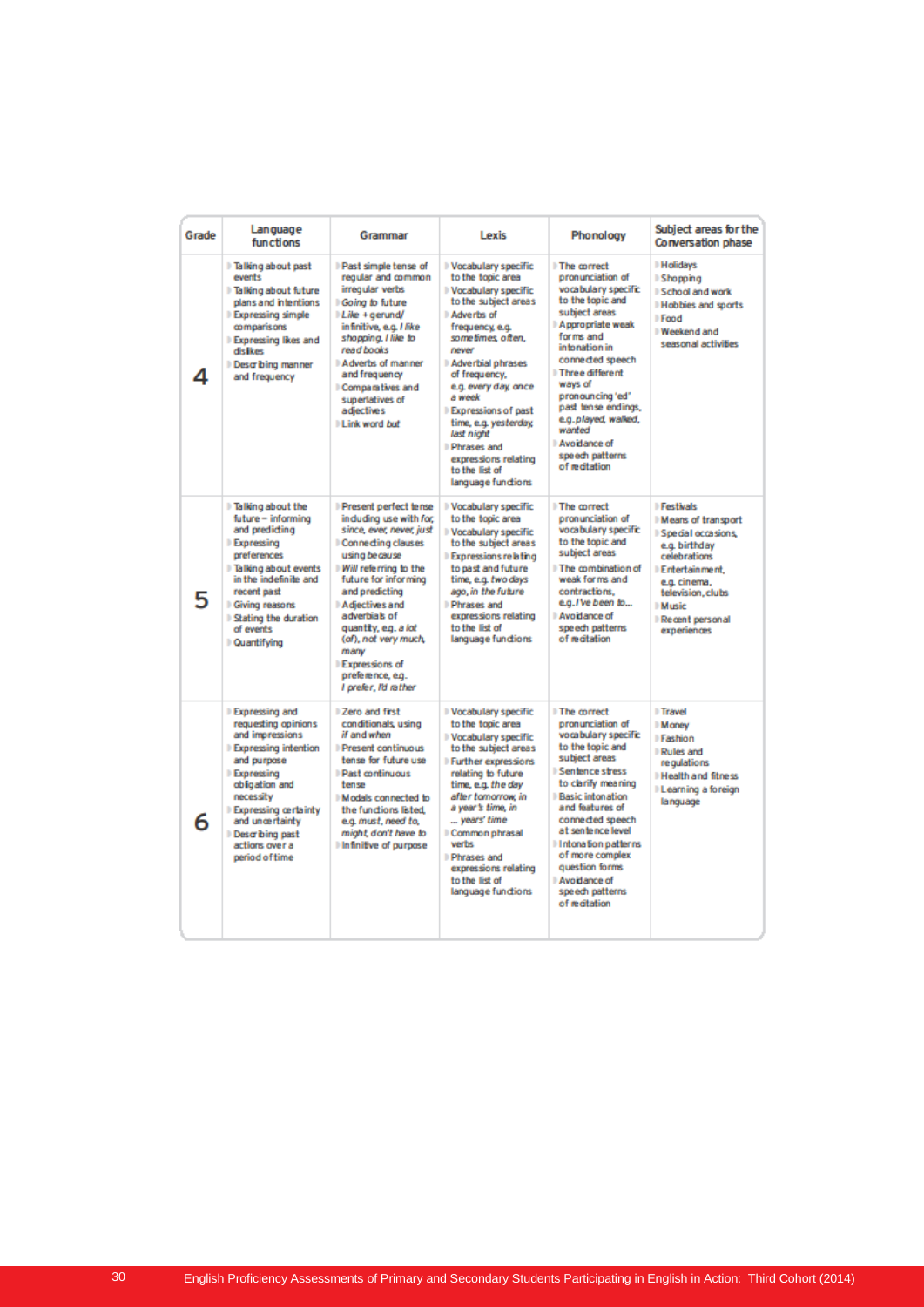| Grade | Language<br>functions                                                                                                                                                                                                                                                                                                    | Grammar                                                                                                                                                                                                                                                                                                                                                                     | Lexis                                                                                                                                                                                                                                                                                                                                                                                                         | Phonology                                                                                                                                                                                                                                                                                                               | Subject areas for the<br><b>Conversation phase</b>                                                                                                                                                                         |
|-------|--------------------------------------------------------------------------------------------------------------------------------------------------------------------------------------------------------------------------------------------------------------------------------------------------------------------------|-----------------------------------------------------------------------------------------------------------------------------------------------------------------------------------------------------------------------------------------------------------------------------------------------------------------------------------------------------------------------------|---------------------------------------------------------------------------------------------------------------------------------------------------------------------------------------------------------------------------------------------------------------------------------------------------------------------------------------------------------------------------------------------------------------|-------------------------------------------------------------------------------------------------------------------------------------------------------------------------------------------------------------------------------------------------------------------------------------------------------------------------|----------------------------------------------------------------------------------------------------------------------------------------------------------------------------------------------------------------------------|
|       | Giving advice and<br>highlighting<br>advantages and<br>disadvantages<br>Making suggestions<br>Describing past<br>habits<br><b>Expressing</b><br>possibility and<br>uncertainty<br><b>Diciting further</b><br>information and<br>expansion of ideas<br>and opinions<br><b>Expressing</b><br>agreement and<br>disagreement | ⊪Second conditional<br>I Simple passive<br>Used to<br><b>I Relative clauses</b><br>Modals and phrases<br>used to give advice<br>and make<br>suggestions, e.g.<br>should/ought to,<br>could, you'd better<br>Modals and phrases<br>used to express<br>possibility and<br>uncertainty, e.g. may,<br>might, I'm not sure<br>Discourse connectors<br>e.g. because of,<br>due to | Vocabulary specific<br>to the topic area<br>Vocabulary specific<br>to the subject areas<br>Appropriate words<br>and expressions to<br>indicate interest<br>and show awareness<br>of the speaker, e.g.<br>Really? Oh dear!<br>Did you?<br>Simple filers to<br>give time for<br>thought, e.g. we I<br>$um_{-}$<br>Phrases and<br>expressions relating<br>to the list of<br>language functions                   | The correct<br>pronunciation of<br>vocabulary specific<br>to the topic and<br>subject areas<br>Rising intonation<br>to indicate interest<br>and surprise as<br>appropriate<br>Falling intonation to<br>indicate the end of<br>a turn<br>I Infonation and<br>features of<br>connected speech<br>beyond sentence<br>level | <b>Education</b><br><b>National customs</b><br>Village and city life<br>I National and local<br>produce and products<br><b>Early memories</b><br>Pollution and<br>recycling                                                |
| я     | <b>Expressing feelings</b><br>and emotions<br><b>Expressing</b><br>impossibility<br>Reporting the<br>conversation of<br><b>others</b><br>I Speculating<br>Persuading and<br>discouraging                                                                                                                                 | <b>Third conditional</b><br>Present perfect<br>continuous tense<br>Past perfect tense<br>Reported speech<br><b>Linking expressions,</b><br>e.g. even though,<br>in spite of, although<br>Cohesive devices,<br>e.g. so to continue,<br>in other words.<br>for example                                                                                                        | Vocabulary specific<br>to the topic area<br>Vocabulary specific<br>to the subject areas<br>Reporting verbs.<br>e.g. say, tell, ask<br>report, advise.<br>promise<br>Appropriate words<br>and expressions to<br>encourage further<br>participation<br>Phrases and<br>expressions relating<br>to the list of<br>language functions                                                                              | The correct<br>pronunciation of<br>vocabulary specific<br>to the topic and<br>subject areas<br>Rising and falling<br>intonation to<br>indicate giving up<br>and offering turns<br>Stress and<br>intonation to<br>indicate emotion                                                                                       | Society and living<br>standards<br><b>Personal values</b><br>and ideals<br>I The world of work<br>I Unexplained<br>phenomena and events<br><b>National environmental</b><br>concerns<br>Public figures past and<br>present |
|       | Expressing abstract<br><b>ideas</b><br>Expressing regrets,<br>wishes and hopes<br><b>Expressing</b><br>assumptions<br><b>Paraphrasing</b><br>Evaluating options<br><b>Hypothesising</b><br>I Evaluating past<br>actions or course<br>of events                                                                           | Mixed conditionals<br>Verbs followed by<br>gerund and/or<br>infinitive, e.g. forget,<br>stop, go on,<br>remember<br>More complex forms<br>of the passive with<br>modals<br>Should/must/might/<br>could + perfect<br>infinitive<br>Correct verb<br>patterns after wish<br>and hope                                                                                           | Vocabulary specific<br>to the topic area<br>Vocabulary specific<br>to the subject areas<br>Cohesive devices<br>to recap and<br>recover, e.g. as I<br>was saying, anyway<br><b>Hesitation filers.</b><br>e.g. I mean, you know<br>Stock phrases to<br>gain time for<br>thought and keep<br>the turn, e.g. well,<br>let me think<br>Phrases and<br>expressions relating<br>to the list of<br>language functions | The correct<br>pronunciation of<br>vocabulary specific<br>to the topic and<br>subject areas<br>Rising and falling<br>intonation for<br>keeping, giving up<br>and offering turns<br>Stress and rhythm<br>to highlight and<br>emphasise main<br>points and ideas<br>Infonation and pitch<br>to convey attitude            | Dreams and nightmares<br>Crime and punishment<br><b>Technology</b><br>Habits and obsessions<br><b>Global environmental</b><br><b>issues</b><br>Design                                                                      |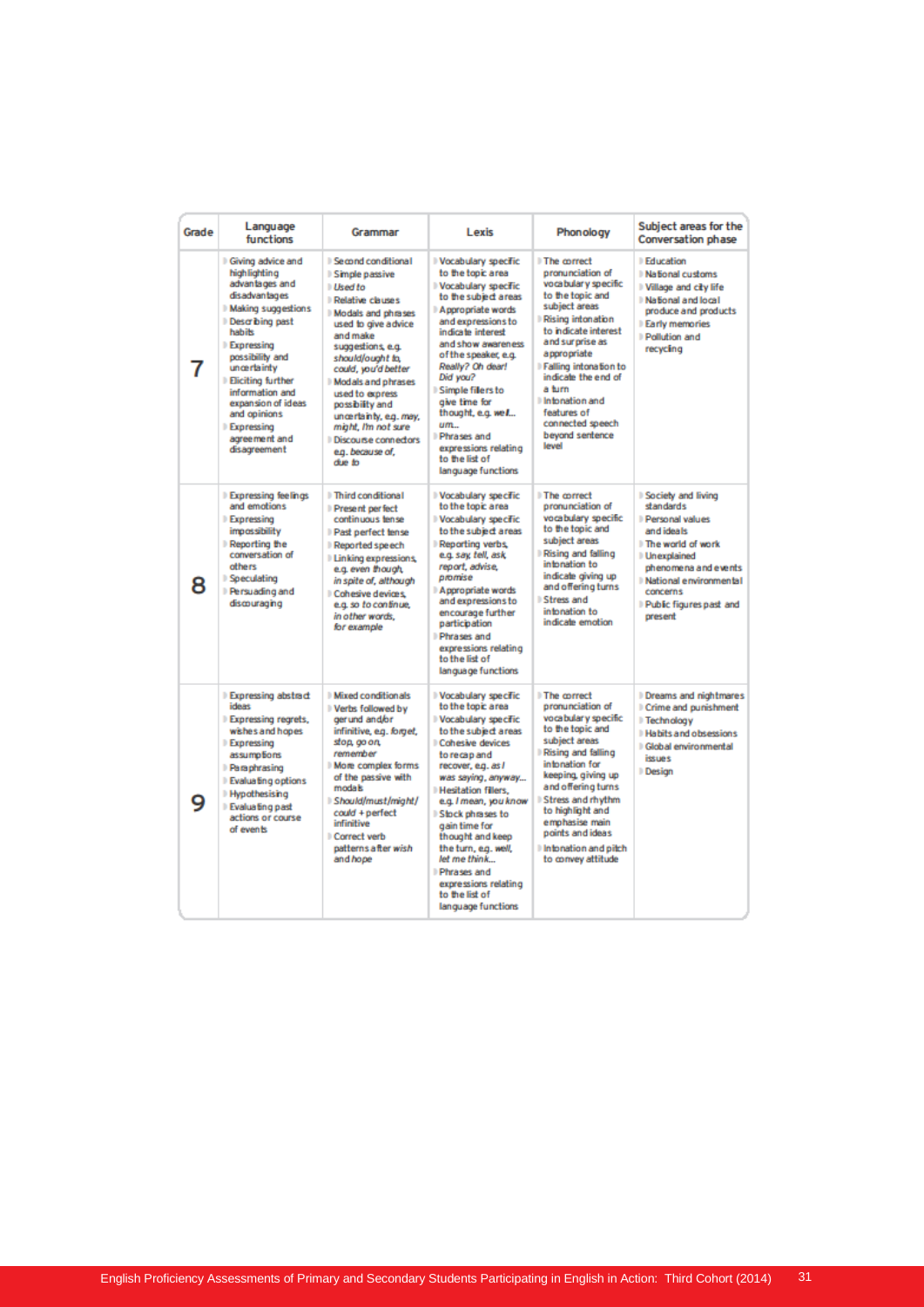| Grade | Language<br>functions                                                                                                                                                                                                                                         | Grammar                                                                                                                                                                                                                                                                                                                                                                | Lexis                                                                                                                                                                                                                                                                                                                                                                                                                                                                   | Phonology                                                                                                                                                                                                                                                                                                                                                                      | Subject areas for the<br><b>Conversation phase</b>                                                                                                                                                                                                                                                                                   |
|-------|---------------------------------------------------------------------------------------------------------------------------------------------------------------------------------------------------------------------------------------------------------------|------------------------------------------------------------------------------------------------------------------------------------------------------------------------------------------------------------------------------------------------------------------------------------------------------------------------------------------------------------------------|-------------------------------------------------------------------------------------------------------------------------------------------------------------------------------------------------------------------------------------------------------------------------------------------------------------------------------------------------------------------------------------------------------------------------------------------------------------------------|--------------------------------------------------------------------------------------------------------------------------------------------------------------------------------------------------------------------------------------------------------------------------------------------------------------------------------------------------------------------------------|--------------------------------------------------------------------------------------------------------------------------------------------------------------------------------------------------------------------------------------------------------------------------------------------------------------------------------------|
|       | Developing an<br>argument<br>Defending a point<br>of view<br><b>Expressing beliefs</b><br><b>Expressing</b><br>opinions<br>tentatively<br>Summarising<br>information.<br>ideas and<br>arguments<br>Deducing                                                   | A broad range of<br>complex structures<br>to express thoughts<br>clearly<br>A high degree of<br>grammatical<br>accuracy, although<br>minor errors may<br>occur when<br>attempting to use<br>a combination of<br>structures across<br>sentence boundaries                                                                                                               | Vocabulary specific to<br>the topic and subject<br>areas<br>A range of idiomatic<br>expressions and<br>colloquialisms<br>Modifying words,<br>e.g. basically, quite,<br>certainly<br>I Intensifiers.<br>e.g. absolutely.<br>completely, totally<br>Tentative expressions,<br>e.g. I may be wrong<br>but Don't you think it<br>might be<br>Signposting words,<br>e.g. firstly, finally<br><b>Phrases and expressions</b><br>relating to the list of<br>language functions | If The correct<br>pronunciation<br>of topic and<br>subject-area<br>specific vocabulary<br>Sounds with minimal<br>interference from the<br>first language<br>A range of stress and<br>intonation patterns.<br>pitch and volume to:<br>- engage and<br>maintain the<br>examiner's interest<br>- signal the provision<br>of new information<br>- indicate discourse<br>structure. | <b>List A</b><br>Roles in the family<br>Communication<br><b>The school curriculum</b><br>P Youth behaviour<br>I Use of the internet<br>Designer goods<br>ŌR<br>List B<br>International events<br>Equal opportunities<br>I Social issues<br>I The future of<br>the planet<br><b>■ Scientific</b><br>developments<br>Stress management |
| 11    | II Justifying an<br>argument<br>l Inferring<br><b>Expressing</b><br>caution<br><b>Expressing</b><br>empathy and<br>sympathy<br>Challenging<br>arouments<br>and opinions<br><b>Evaluating</b><br>different<br>standpoints<br><b>Expressing</b><br>reservations | A broad range of<br>complex structures,<br>used flexibly and<br>effectively in<br>combination and<br>contrast<br>A high degree of<br>grammatical<br>accuracy, errors are<br>rare and difficult to<br>identify                                                                                                                                                          | Vocabulary specific to<br>the topic and subject<br><b>ABURS</b><br>A good range of<br>idiomatic expressions<br>and colloquialisms<br>Signposting expressions.<br>e.g. I'd like to begin<br>with Conversely<br>To conclude<br>Vaque and imprecise<br>language, e.g. a bit<br>more, a hundred<br>people or so<br><b>Phrases and expressions</b><br>relating to the list of<br>language functions                                                                          | If The correct<br>pronunciation<br>of topic and<br>subject-area<br>specific vocabulary<br>I Various features of<br>pronunciation which<br>only occasionally<br>deviate from an<br>internationally<br>intelligible model<br>A range of stress and<br>intonation patterns.<br>pitch and volume to<br>convey subtle shifts<br>in meaning and<br>attitude                          | List A<br>I Independence<br>Ambitions<br>I Stereotypes<br>Role models<br>Competitive ness<br>Noung people's rights<br>ŌR<br>List <b>B</b><br>If The media<br>Advertising<br>II Lifestyles<br>Il The arts<br>If The rights of the<br>individual<br><b>Economic issues</b>                                                             |
| 12    | Asserting<br>Denying<br>Softening and<br>downplaying<br>propositions<br>Contradicting<br>l Implying<br>Affirming                                                                                                                                              | A comprehensive and<br>reliable mastery of a<br>very wide range of<br>language to<br>formulate thoughts<br>precisely, give<br>emphasis and<br>eliminate ambiguity<br>Differing linguistic<br>forms to reformulate<br>ideas and convey<br>finer shades of<br>meaning<br>Complete and<br>consistent<br>grammatical control<br>of highly complex<br>language at all fimes | A good command of a<br>very broad lexical<br>reper to ine<br>A wide range of<br>idiomatic expressions<br>and colloquialisms<br><b>Phrases and expressions</b><br>relating to the list of<br>language functions                                                                                                                                                                                                                                                          | Produce individual<br>sounds so as to be<br>fully understood by<br>the examiner, with<br>only a rare sound<br>that deviates from an<br>internationally<br>intelligible model<br>Stress and intonation<br>patterns which are<br>recognisably specific<br>to English without<br>any lapses in<br>intelligibility                                                                 | There are no specific<br>subject areas for<br>Grade 12.                                                                                                                                                                                                                                                                              |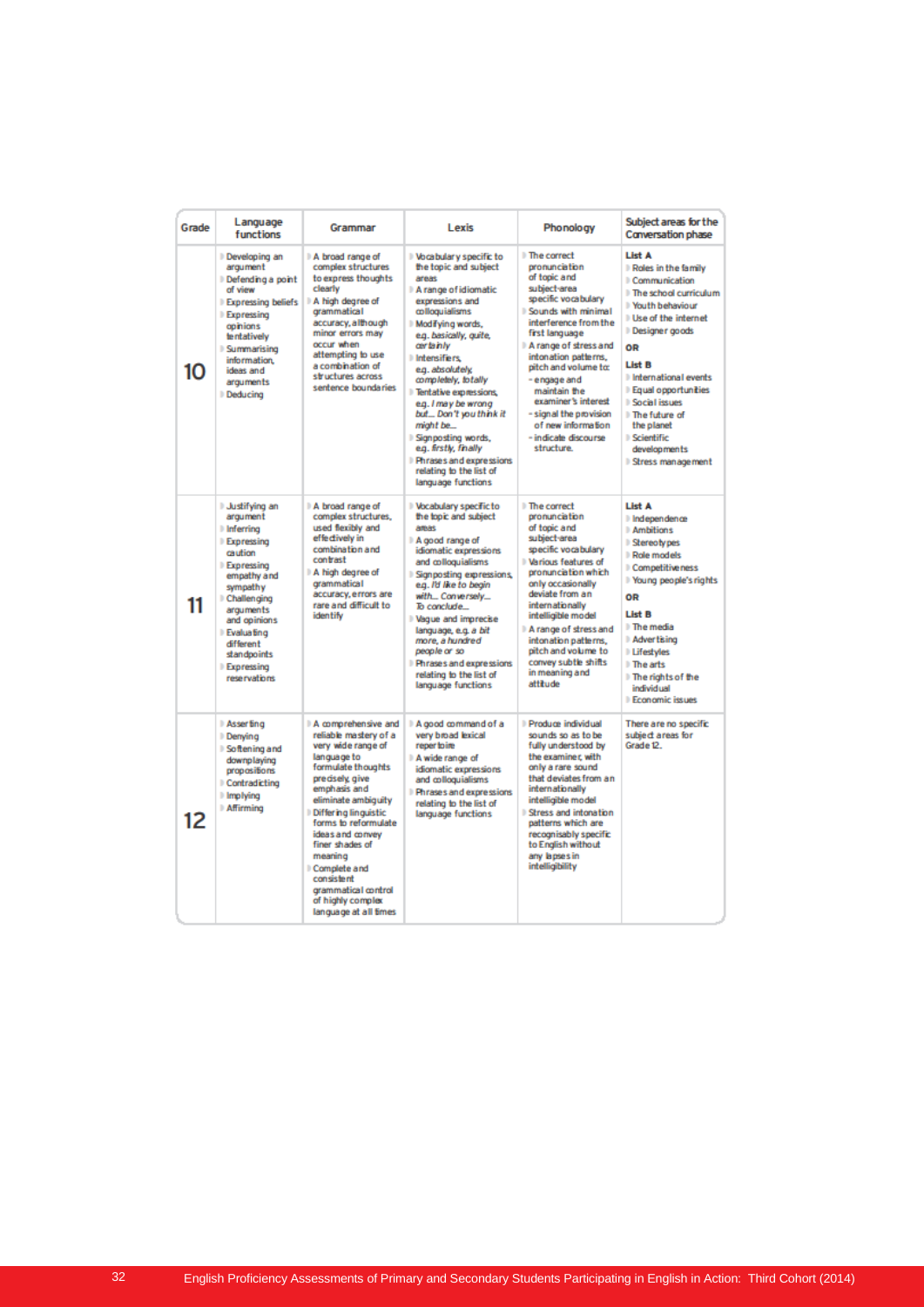## **Appendix 6: Relating the Trinity College GESE examinations to the Common European Framework of Reference**



# **Trinity English language exams**

| <b>Common European Framework</b><br>of Reference<br>$(CEFR)^1$ | <b>National Qualifications</b><br><b>Framework</b><br>(NQF) | <b>Trinity</b><br>Integrated<br><b>Skills in English</b><br>$($ ISE $)$ <sup>1</sup><br>Reading, Writing<br><b>Speaking &amp; Listening</b> | <b>Trinity Graded</b><br><b>Examinations in</b><br><b>Spoken English</b><br>(GESE) <sup>1</sup><br>Speaking & Listening | <b>Trinity Spoken</b><br><b>English</b><br>for Work<br>(SEW)<br>Speaking & Listening |
|----------------------------------------------------------------|-------------------------------------------------------------|---------------------------------------------------------------------------------------------------------------------------------------------|-------------------------------------------------------------------------------------------------------------------------|--------------------------------------------------------------------------------------|
|                                                                |                                                             |                                                                                                                                             | Grade 1                                                                                                                 |                                                                                      |
| A1                                                             | Entry 1                                                     |                                                                                                                                             | Grade 2                                                                                                                 |                                                                                      |
| A <sub>2</sub>                                                 | Entry 2                                                     | <b>ISEO</b>                                                                                                                                 | Grade 3<br>Grade 4                                                                                                      |                                                                                      |
| B1                                                             | Entry 3                                                     | <b>ISET</b>                                                                                                                                 | Grade 5<br>Grade 6                                                                                                      | SEW <sub>B1</sub>                                                                    |
| <b>B2</b>                                                      | Level 1                                                     | ISE II <sup>2</sup>                                                                                                                         | Grade 7 <sup>2</sup><br>Grade 8 <sup>2</sup><br>Grade 9 <sup>2</sup>                                                    | SEW B <sub>2</sub><br>SEW B <sub>2+</sub>                                            |
| C1                                                             | Level <sub>2</sub>                                          | <b>ISE III<sup>2</sup></b>                                                                                                                  | Grade 10 <sup>2</sup><br>Grade 11 <sup>2</sup>                                                                          | SEW <sub>C1</sub>                                                                    |
| C <sub>2</sub>                                                 | Level 3                                                     | ISE IV <sup>2</sup>                                                                                                                         | Grade 12 <sup>2</sup>                                                                                                   |                                                                                      |

' Source: Thilly College London (www.thilly.cdiege.co.uk/caffReport)<br>"UCAS lats these Thilly exams as evidence of English language proficiency appropriate for entry to UK higher education (www.ucas.com/students/englingport

The main purpose of the table is to illustrate the relationship between ISE, GESE and SEW exams and their place within the CEFR (Common European Framework of Reference for Languages) and the NQF<br>(National Qualifications Fr

Trinity College London is acharitable company registered in England.Company no: 02683033. Charity no: 1014792. Registered office: 4th floor, 89 A bert Embankment, London SEI 7TP. www.drinitycollege.co.uk

Sion: July 2013